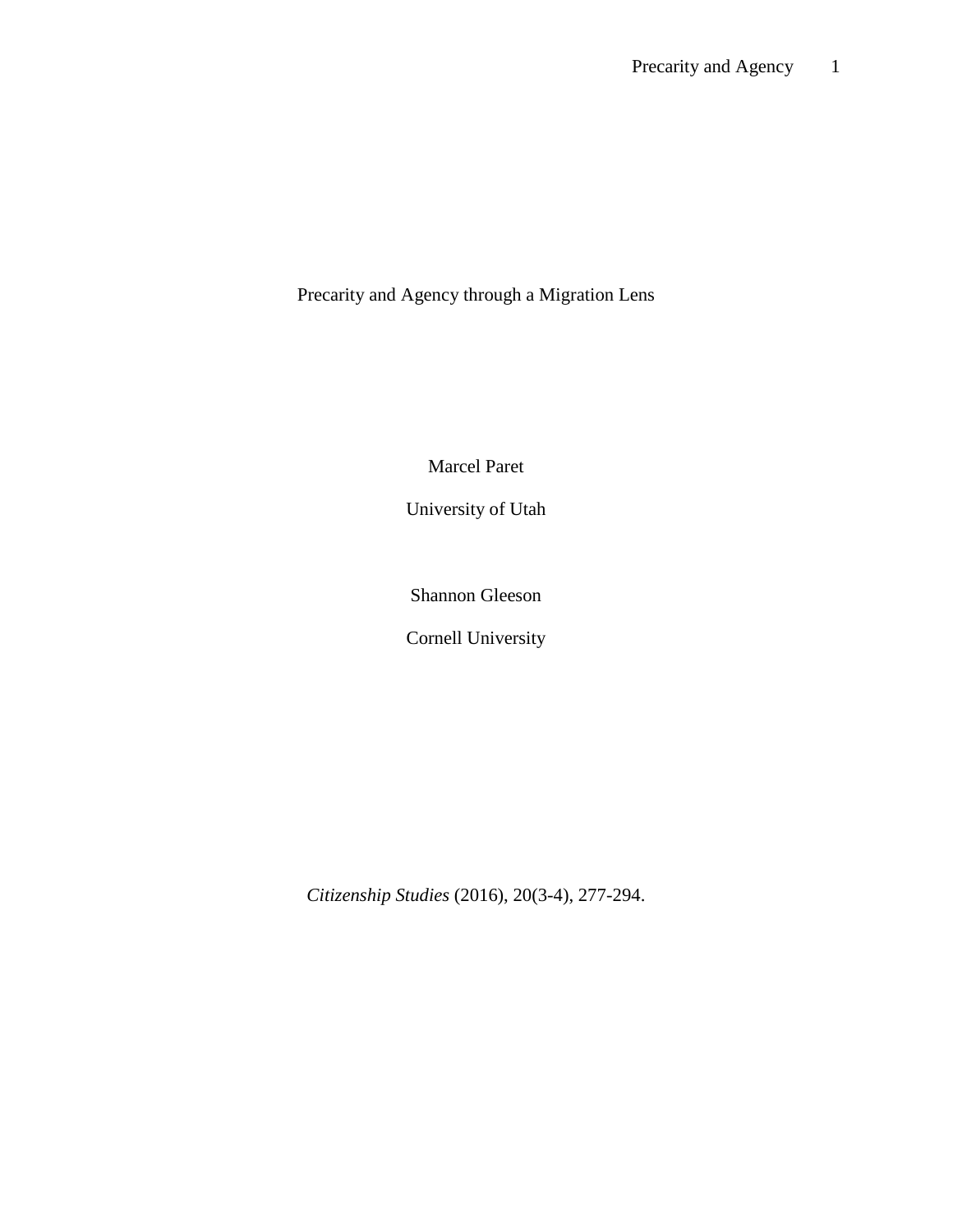# Abstract

This special issue leverages the migrant experience to better understand precarity and agency in the contemporary world. By way of introduction, we examine the broader bodies of literature on precarity and agency, relate them to research on migration, and link them to the contributions in the special issue. Laying a foundation for further research, we illuminate three approaches to study the precarity-migration-agency nexus: an industry-specific approach, a sending country/deportee approach, and a collective action approach. We conclude with a critical analysis of freedom and national borders, considering the 'open borders' movement, postnational citizenship, and opposition to marketization.

Keywords: Precarity; agency; migration; markets; open borders; citizenship; nationalism; postnationalism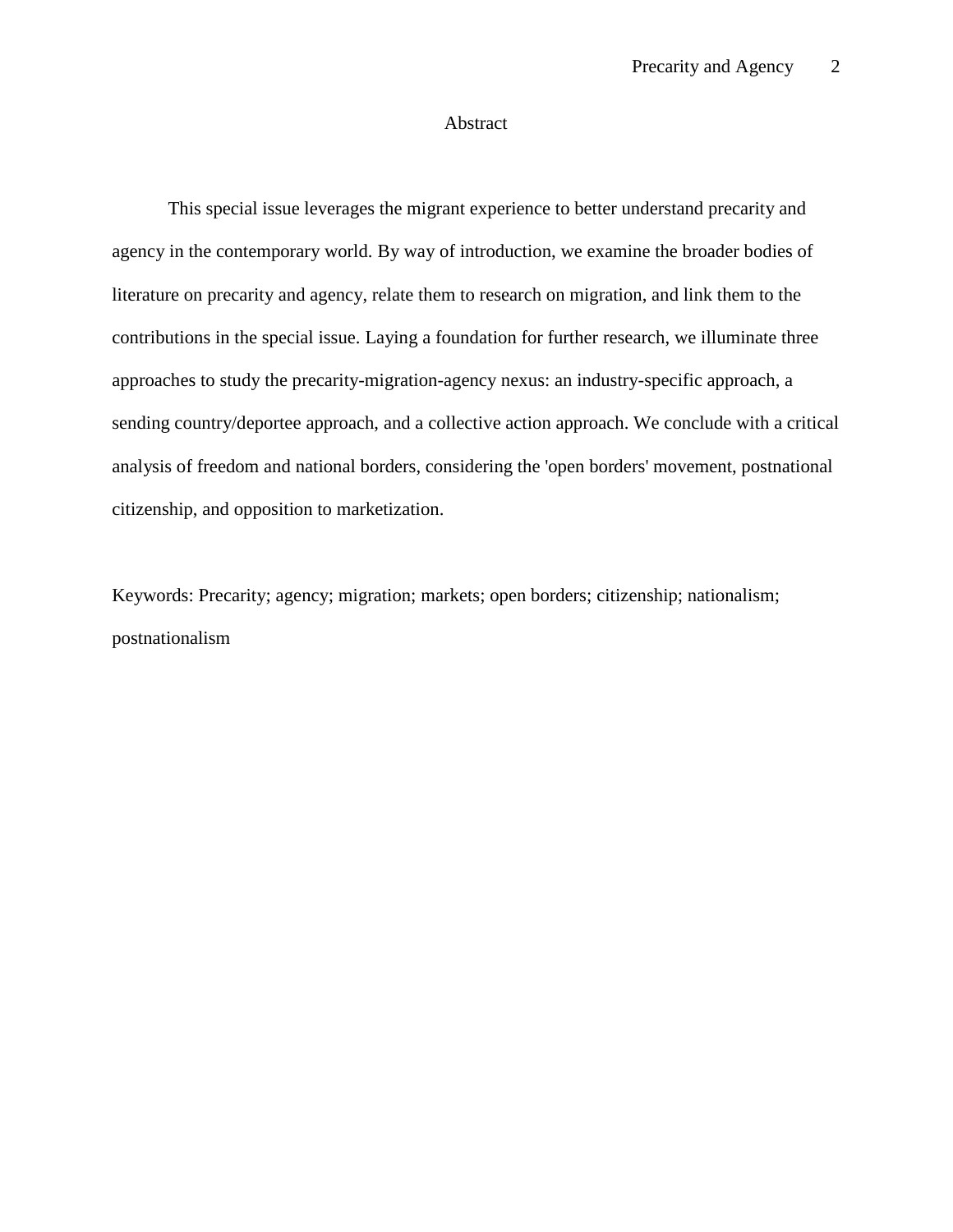# **Introduction**

The field of migration studies has traditionally focused on the factors driving migrant flows at the individual, national and global levels (Massey 1999b), the making of immigration policy (Meyers 2000), and the determinants of immigrant outcomes (Portes and Rumbaut 2006). The latter has been dominated by debates around the best measures for immigrant incorporation, the viability of varying pathways to incorporation, and prospects for long-term assimilation and acculturation. Migrant inequality has been a constant part of these debates, with an emphasis on the global phenomena that drive the simultaneous hardening of borders and the loosening of capital markets worldwide (Massey 1999a).

In this special issue, we attempt to intervene in this conversation in three primary ways. First, we argue that migration provides a lens through which to understand key dynamics around inequality and social change. Rather than solely focusing on varying axes of inequality (economic, social, civic) as indicators of migrant integration, we seek to examine how the institutions driving inequality are constituted and maintained. We thus ground the analysis in the concept of precarity, which situates inequality within broader historical shifts and social structures. Frequently marked by various forms of exclusion, migrant experiences provide a crucial window into the origins and institutionalization of precarity. But they also commonly reflect the experiences of native-born communities as well. Rather than examine inequality to better understand the migrant experience, we examine the migrant experience to better understand precarity.

Beyond the structures that render migrant life precarious, an honest account must also recognize struggle. Moments of agency, whether individual or collective, help us to understand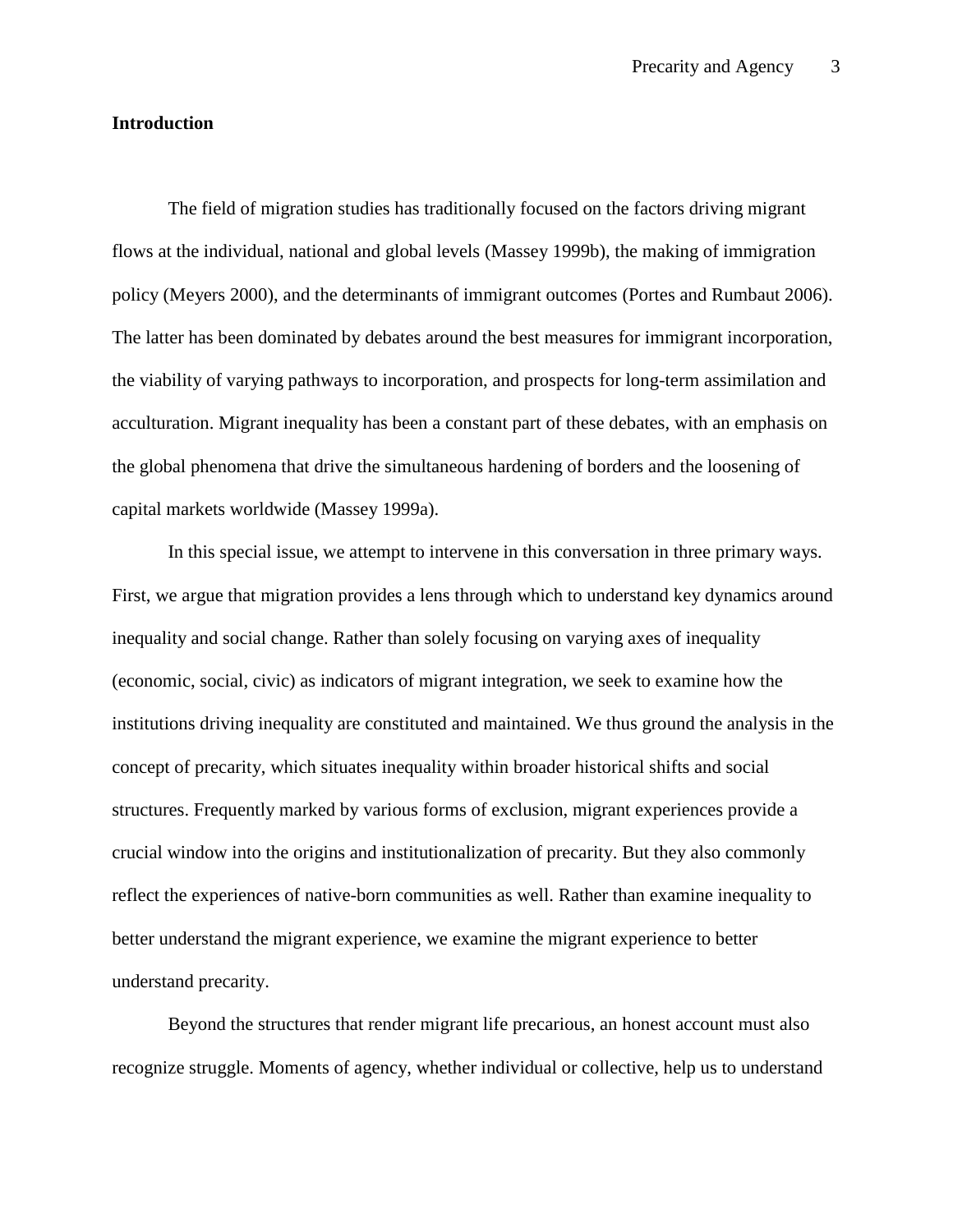how social change happens - even for those individuals who may be defined as outsiders that are unworthy of protection and voice. We do not present an overly idyllic picture, or presume limitless potential for change. Instead, we examine how migrants navigate structures of power migrant nannies asserting their dignity, isolated migrant dairy workers deploying strategic survival strategies in an environment of ever-present deportation risk, deportees, and returnees drawing on their previous experiences and transnational ties to build a sense of identity and economic security in a globalizing labor market. We also examine collective efforts to effect social change. These efforts include worker centers that aim to mitigate intersecting forms of class, race, and gender marginalization, public protests for inclusion across various strategic platforms, and daily attempts to combat the immigration enforcement apparatus along the migrant trail.

Third, we reiterate the importance of a comparative and multi-sited approach to the study of precarity, agency, and migration. While the special issue revolves around migration to the US, we present a series of qualitative case studies on *both* sides of the border - inside the United States, as well as in sending (and returning) countries such as Mexico and Guatemala. In doing so, we build on a rich history of ethnographic research within the fields of social stratification, anthropology, and migration studies more generally. A departure from the large-N analyses favored by demographers and other quantitative migration scholars, this ethnographic and interview-based approach allows us to hone in on the micro-mechanisms that generate and solidify broader patterns of precarity. It also helps to reveal the exercise of both individual and collective agency.

This introduction lays a theoretical foundation for the studies that follow by examining the concepts of precarity and agency, as well as their relationship to migration. We also provide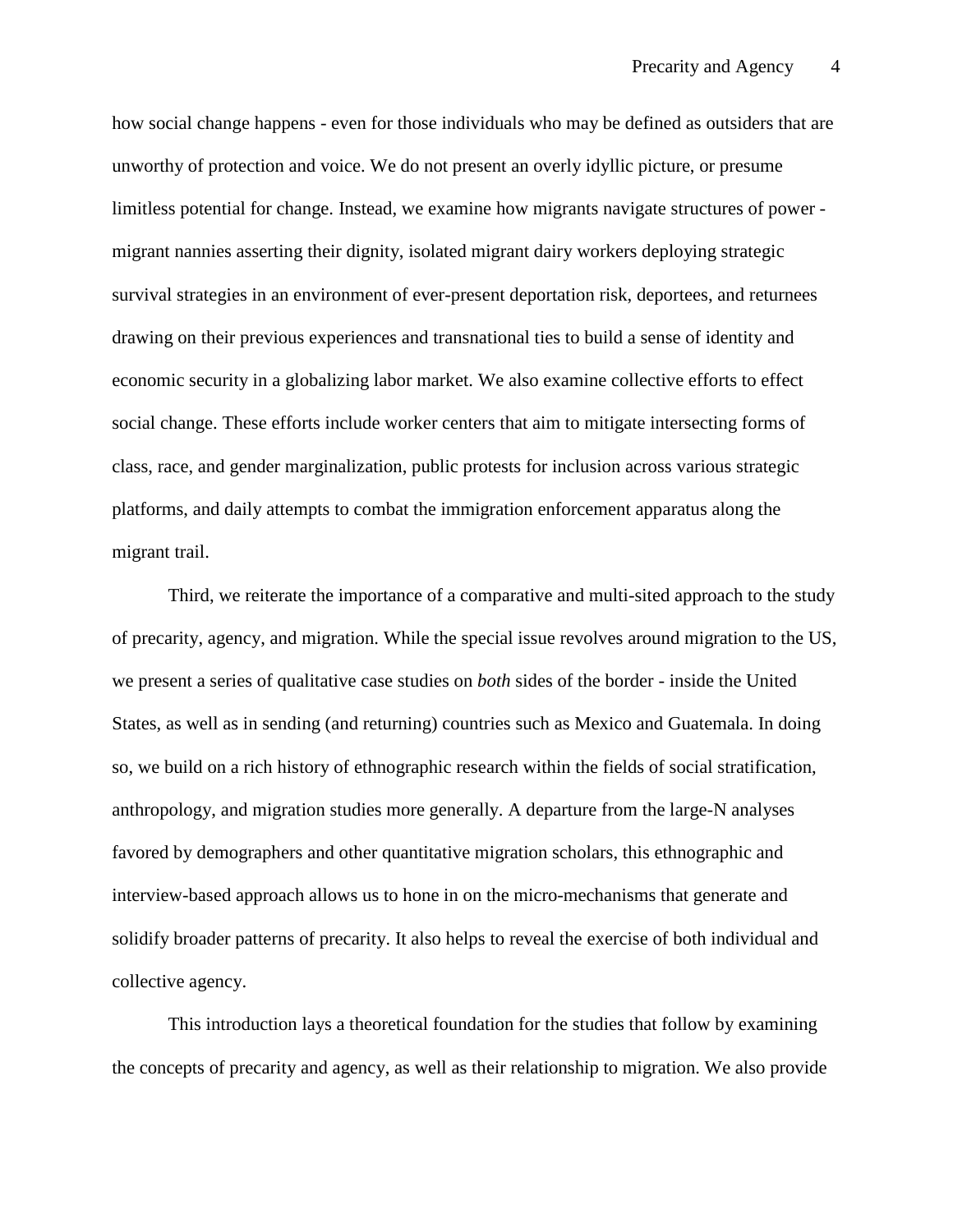an overview of the case studies, and consider what they mean for questions of freedom and equality. We conclude by considering the relationship between national borders, global capitalism, and human freedom, an intersection that is thrust to the fore by the precarity-agencymigration nexus.

# **Precarity**

The notion of precarity has gained prominence in recent years (see Figure 1). The term may be traced back, at least, to Pierre Bourdieu's study of Algeria, where he used it to differentiate casual workers from permanent workers (Waite 2009, 414). But the term became popular in the 2000s, particularly in Europe, as a point of departure for May Day mobilizations and other protests against austerity and economic insecurity. Protesters proclaimed the birth of a new patron saint, the San Precario, which became a symbol of the struggle against precarity (Foti 2005; Neilson and Rossiter 2008). Within academic circles, Guy Standing's (2011) *The Precariat: The New Dangerous Class,* asserted the 'precariat' as a new, global, 'class in the making.' Not only did this book accelerate the popularity of precarity as an analytic concept, but it also encouraged usage beyond the European context.

What is precarity? The most prevalent usages focus on employment and the labor market, linking precarity to economic insecurity. This approach is at the core of Standing's (2011) analysis of the precariat, a term he uses to describe workers who lack the basic securities of the mid-twentieth century period: guaranteed employment, opportunities for training and upward mobility, protection against dismissal, union representation, and income security. For Kalleberg (2009, 6-8), evidence of such decline in the United States includes a decrease in average job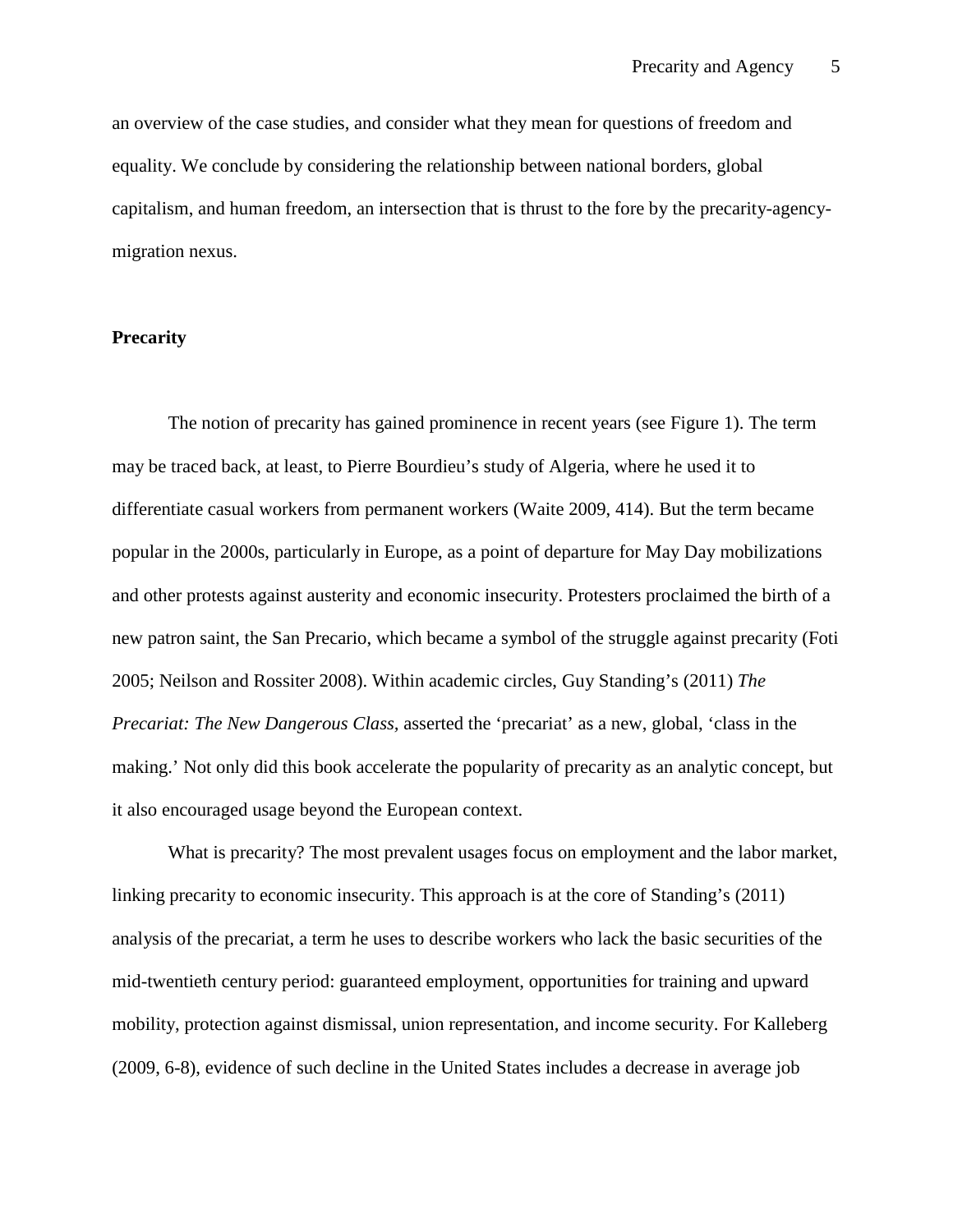tenure, increases in long-term unemployment, perceived job insecurity, nonstandard work arrangements (e.g. temporary and outsourced work), and the reduction or elimination of employer contributions to pension and health insurance schemes. Precarious work goes hand-inhand with precarious livelihood. Not only are insecure jobs typically interwoven with periods of unemployment, but they also tend to be associated with lower wages and fewer benefits.

# Insert Figure 1 Here

Defining precarity in relation to insecure work and insecure livelihood lends itself to a historically bounded view, circumscribing precarity to the post-1970s period. Invoking Karl Polanyi's notion of the double movement, Standing, Kalleberg, and others (Burawoy 2015; Evans 2008; Webster, Lambert, and Beziudenhout 2011) suggest that precarious or insecure work is a product of 'neoliberal' or market-driven globalization, which treats workers as commodities, rather than as humans in need of social protection. One of the key aspects of this world historical shift was the integration of China, India, and the former Communist bloc into the global economy, which led to a doubling of the global workforce (Freeman 2008).

Critics of this approach suggest that precarity has a much longer trajectory. Even during the mid-century height of Fordism and Keynesianism, for example, many workers (especially women and people of color) were excluded from the regime of labor security (Ettlinger 2007, 322-323). Neilson and Rossiter (2008) go farther to suggest that, 'if we look at capitalism in a wider historical and geographic scope, it is precarity that is the norm and not Fordist economic organization' (54). This comes into sharp relief when we move beyond the context of the affluent Global North to the developing world of the Global South. Not only was most labor precarious in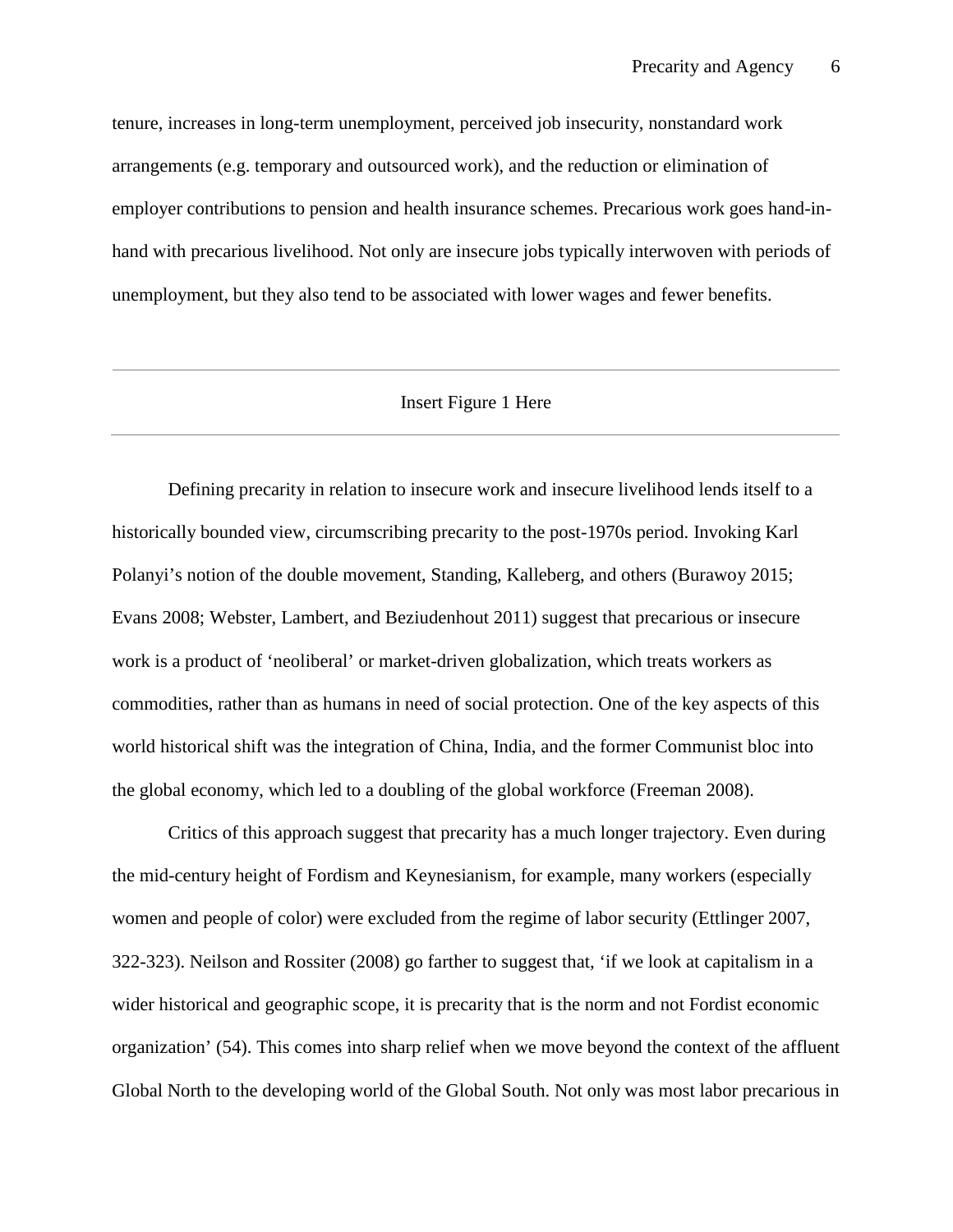the South historically, even during the Keynesian era of developmental states, but today precarious conditions are especially widespread in the South (Harris and Scully 2015; Munck 2013; Paret, 2016a). These points are especially important when considering the sending (premigration) and returning (post-migration) contexts of migration to places such as the US.

While dominant approaches to precarity focus on economic insecurity, alternative approaches grasp for a more expansive definition. Ettlinger (2007) defines precarity as being synonymous with uncertainty and unpredictability, and particularly 'the unpredictability of terror.' The latter manifests in various ways: domestic and gang violence; the authoritarianism of formal and informal workplaces; various forms of surveillance; ecological disasters such as earthquakes and tsunamis. In her well-known book, *Precarious Life,* Butler (2006) similarly underscores the vulnerability associated with 'being socially constituted bodies, attached to others, at risk of losing those attachments, exposed to others, at risk of violence by virtue of that exposure' (20). Importantly, Butler suggests that this fundamental human vulnerability is heightened in the context of post-9/11 of counter-terrorist governmentality.

Given such variability and contestation, what is the value of precarity as an analytic concept? What does it provide that similar terms such as insecurity and vulnerability do not? We argue that the central significance of the precarity concept lies in the way in which it connects the micro and the macro, situating experiences of insecurity and vulnerability within historically and geographically specific contexts. An analysis of precarity thus calls for the study of broader political and economic shifts, and how they reshape the relationships between individuals and groups on the one hand, and capital and the state on the other. In this sense, the diverse approaches may represent strength rather than weakness, because they expose the multiple dimensions of precarity. A crucial task is thus to understand how these dimensions are related,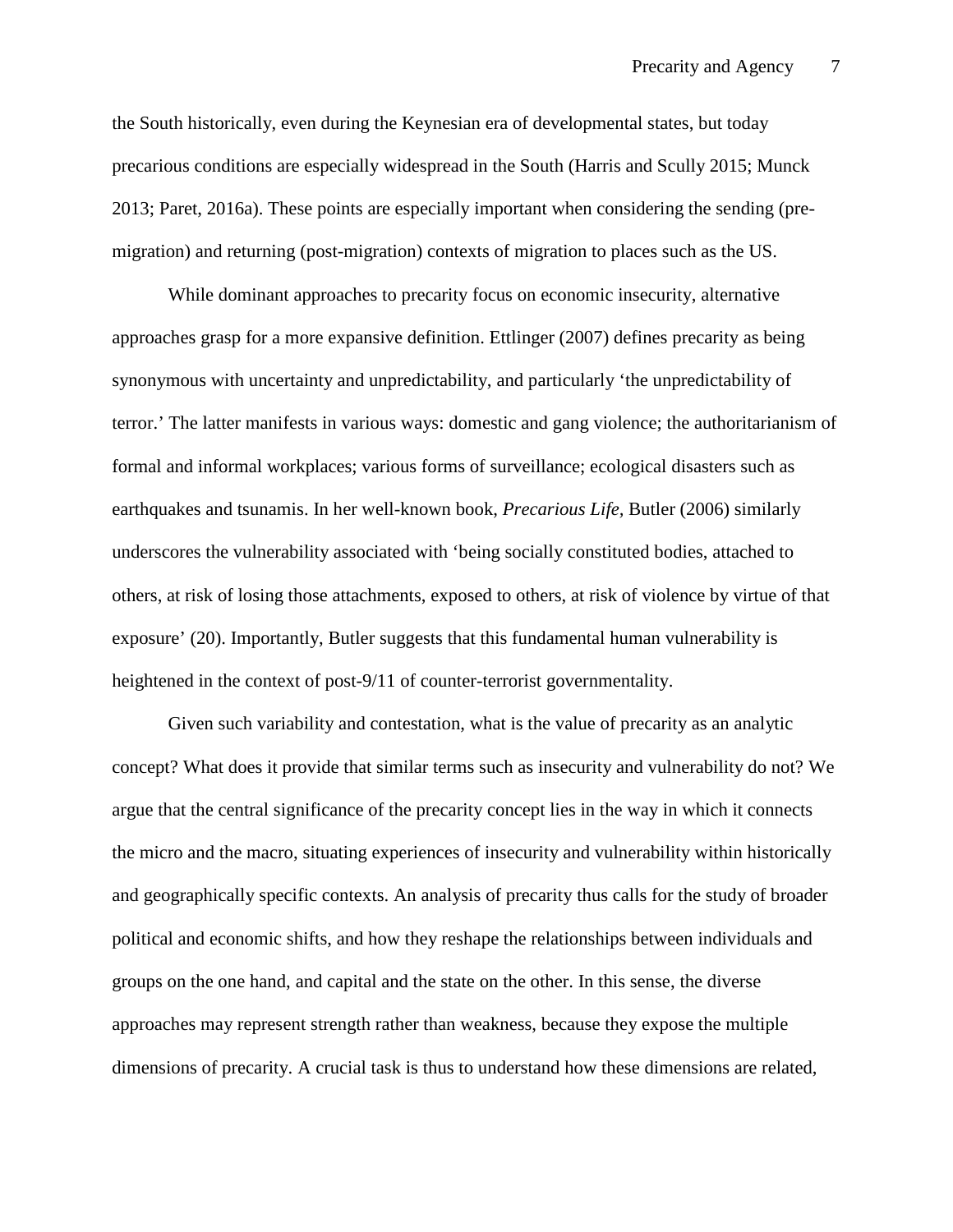whether contradictory, reinforcing, or entirely isolated from each other. This is precisely where the study of precarity intersects with the study of migration.

Rather than simply a voluntary decision to leave behind one's community of origin, Sassen (2014) argues that globalization and rising economic inequality have fueled migration. It is but one of many forms of brutal 'expulsions' that upend the lives of individuals and their families. Other manifestations of this 'savage sorting process' include widespread financialization, growing income inequality, and the concentration of wealth. Just as individuals are displaced, national governments are hardening borders and, in the United States especially, deploying resources to police the interior.

The post-1970s turn toward market-oriented globalization went hand-in-hand with mass migration. Both parallel to the global expansion of the service sector, informal economies, and casual work. Between 1970 and 2013, the number of international migrants in the world - those living outside of their country of birth - nearly tripled, growing from 82 to 232 million (United Nations 2004, 2013). Beyond this, there is significant 'internal' migration within national borders, though not the focus of this special issue. As of 2005, for example, and excluding international migrants, there were 763 million people living outside their region of birth, and 229 million people living in a different region than they were five years previously (United Nations 2013, 14-15).

The notion of precarity is especially relevant to migrant populations, which frequently experience multiple forms of vulnerability. The dominant trend in contemporary migration scholarship emphasizes the vulnerability associated with 'illegality' and 'deportability,' which centers on the power of nation-states to surveille, detain, and remove migrants from their respective territories (Menjivar and Kanstroom 2013). For noncitizens, the perpetual possibility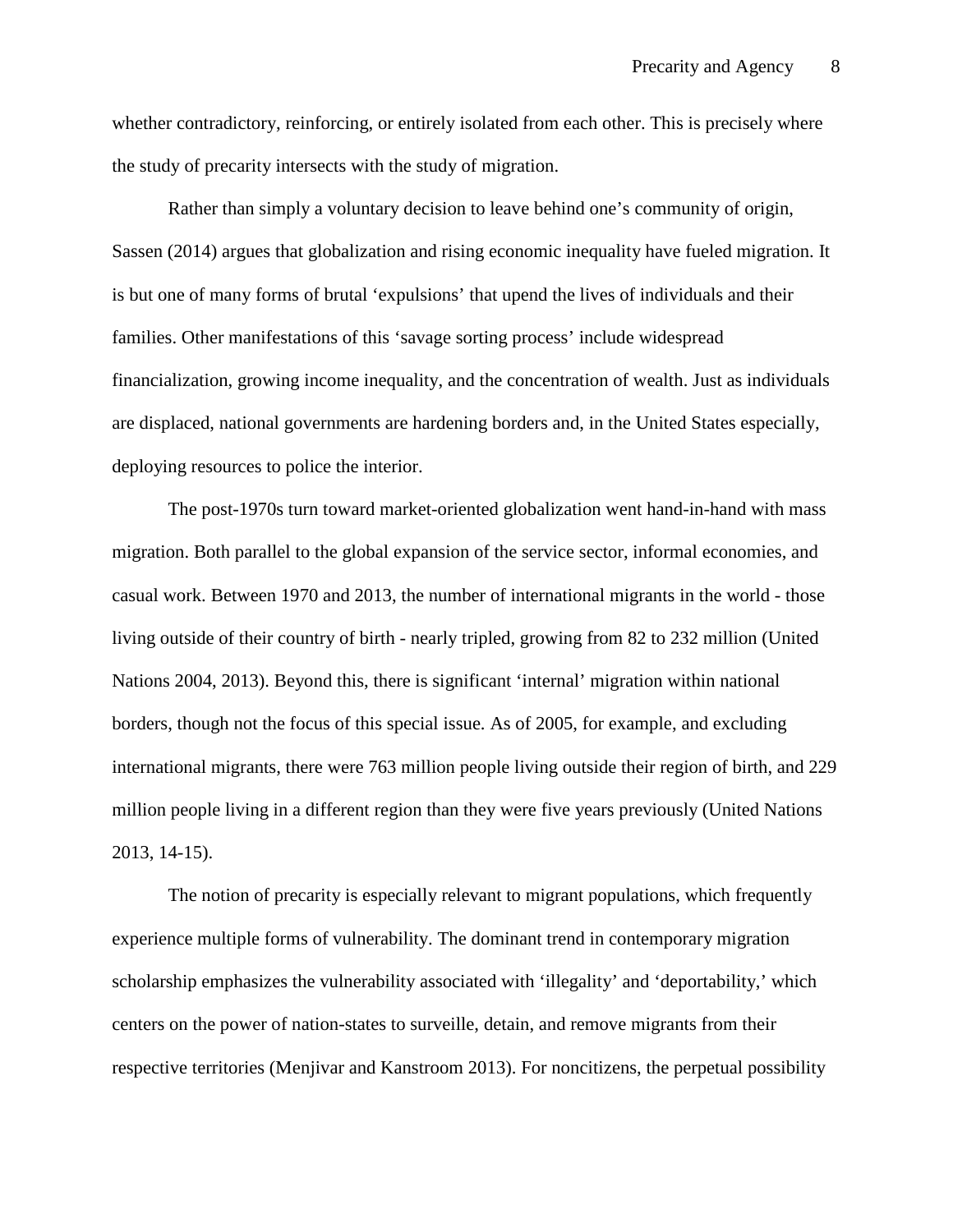of removal from their country of residence underscores their precarious legal status. This 'deportation regime' (De Genova 2010) is organized around the assignment of varied legal statuses - legal permanent residents, temporary contract workers, temporary protected status, deferred action for childhood arrivals (DACA) status, undocumented - which in turn justify state regulation of migration. Vulnerability to removal is greatest for undocumented migrants, but even noncitizens with some form of legal status may be deported.

Precarious legal status, in turn, goes hand-in-hand with precarious employment and livelihood. Lack of citizenship and vulnerability to deportation, for example, commonly push migrant workers into grey areas of the economy where wages are low, benefits are non-existent, and basic workplace protections have limited penetration (Paret 2014, 2015). In her study of migrant labor in Britain, Anderson (2010) thus concludes that, 'immigration controls function as a mould, helping to…produce "precarious workers" over whom employers and labor users have particular mechanisms of control' (300).

In sum, the migrant existence is often precarious in multiple, and reinforcing ways, combining vulnerability to deportation and state violence, exclusion from public services and basic state protections, insecure employment and exploitation at work, insecure livelihood, and everyday discrimination or isolation. To be sure, not all migrants experience all of these conditions. But the notion of precarity provides a useful point of analytical departure. Most importantly, it allows us to pose the question: *what makes migrant life precarious*? The answer will vary across space and time, within particular historical moments, and between groups with varying characteristics. Examining these differences lies at the heart of the analysis of migration and precarity.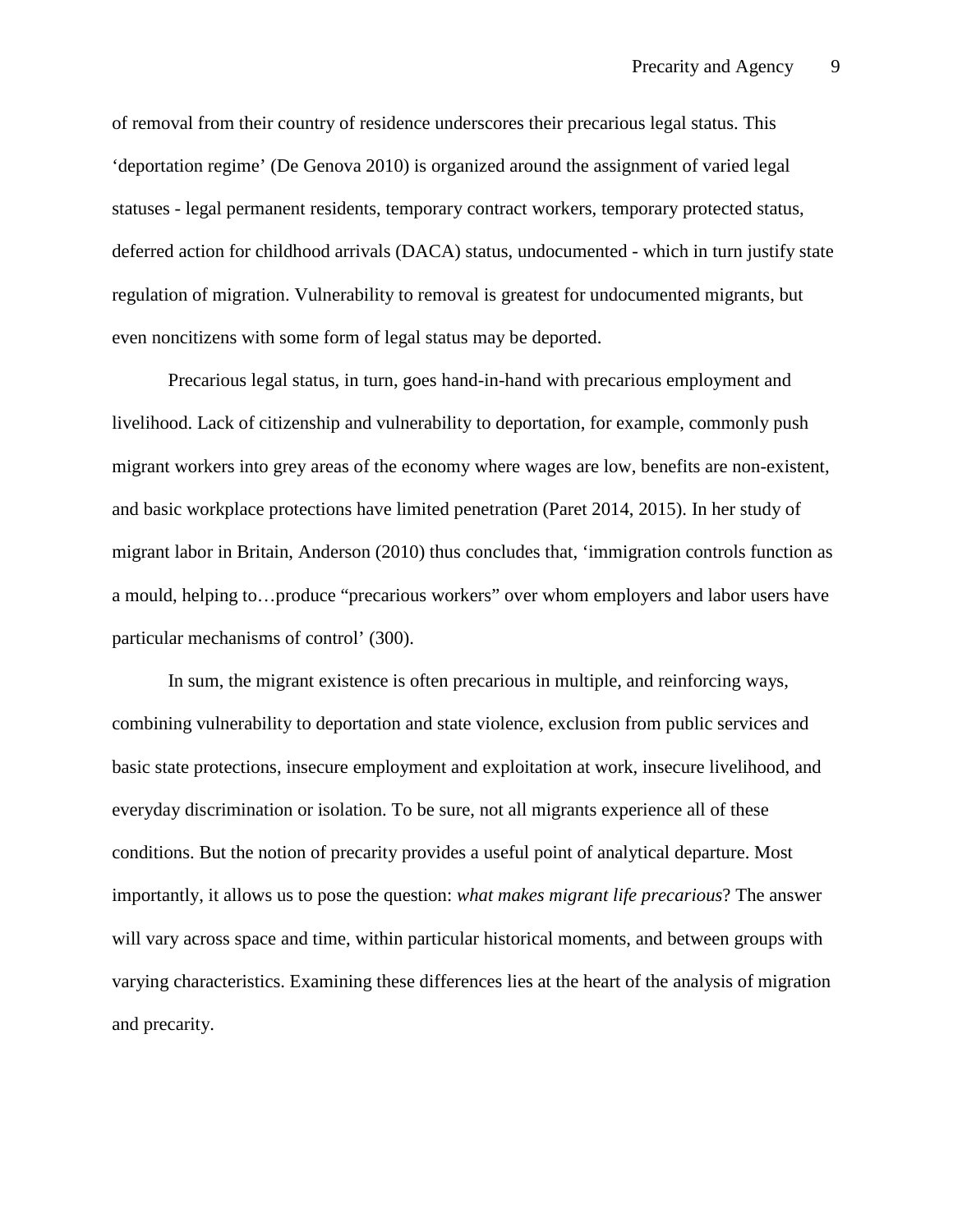Current scholarship is mixed about the possibilities of resistance to precarity. While implying that a positive future relies on the realization of a precariat identity and political force, for example, Standing (2011, 2014) is pessimistic about the possibility for the precariat to push for progressive social change. Instead, he argues that the precariat is 'at war with itself', with an increasingly degraded working class scapegoating migrants for declining conditions. Standing (2014) is also pessimistic about the collective capacity of migrants within the precariat, suggesting that they largely 'keep their heads down' and go about their business, rather than pushing for social change. While incidents of resistance, such as the *san papiers* movement in France or the spring 2006 migrant uprisings in the United States, raise important questions about this argument (see Paret (2016b) for a critique of Standing on this point), a broader view of migrant activity may lend more weight to Standing's argument.

For other scholars, the notion of precarity provides a beacon of hope for overcoming fragmentation. Waite (2009), for example, argues that precarity is a useful concept precisely because it represents a possible reference point for mobilization, with the potential for uniting disparate groups who have been marginalized by conditions of neoliberal globalization. In contrast to Standing's call for a common precariat identity, Neilson and Rossiter (2008) argue that there is no singular precarious subject, suggesting instead that precarity represents an 'experience' which is far from uniform. Similar to Waite, they aspire to a process of connection or 'translation' between different experiences of precarity (63-68). Lying at the center of multiple, intersecting, or articulating forms of precarity, migrants may be well situated to enable these forms of translation. This takes us to the terrain of migrant agency.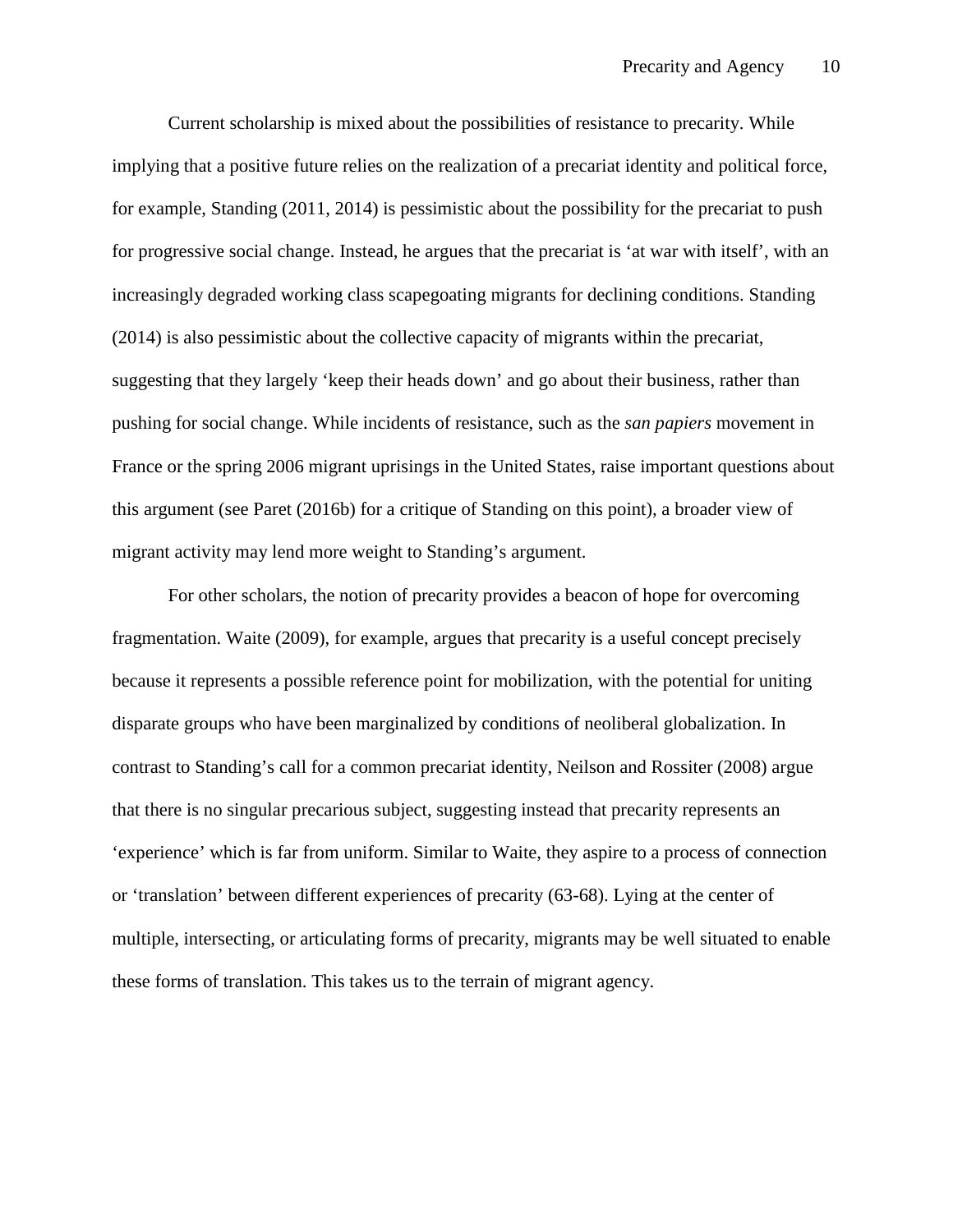# **Agency**

If *precarity* emerges out of a long-standing tradition in understanding structural inequality, a parallel tradition forces us to consider the opportunities for individual and collective *agency* that drive social change (O'Donnell 2010). We propose four primary forms of agency illuminated by the migrant experience. The first is the migrant's decision to move, which may also be tied to family obligations or long-standing community expectations. Next, we might think about the individual agency that workers adopt when deciding whether and how to contest abuse and summon their legal rights under state and federal bureaucracies. Third, collective organizing is an important and effective strategy for addressing precarity, and migrant workers may choose to join an organized movement either via traditional labor unions or alternative worker centers. Finally, it is important to decenter the migrant experience from work, and also acknowledge organizing in other arenas of social life. We consider each in turn below.

Classical theories of migration suggest that migrants engage in rational choice decisionmaking when considering the costs and benefits of migration. These reductive perspectives have largely been debunked in favor of perspectives that recognize social forms of decision-making within the family and even broader communities (Massey 1999b). Critical migration theories have reframed migrant decision-making as constrained choice, that leads to both benefits and sacrifices for migrant families (Abrego 2014). These choices are both economic in nature, and rooted in social networks and cultural expectations (Hellman 2008).

At the workplace, undocumented migrants often face limited legal protections and access to resources, problems which are compounded by barriers of language, racialization, and low levels of human capital. Research indeed suggests that, on the whole, immigrant and especially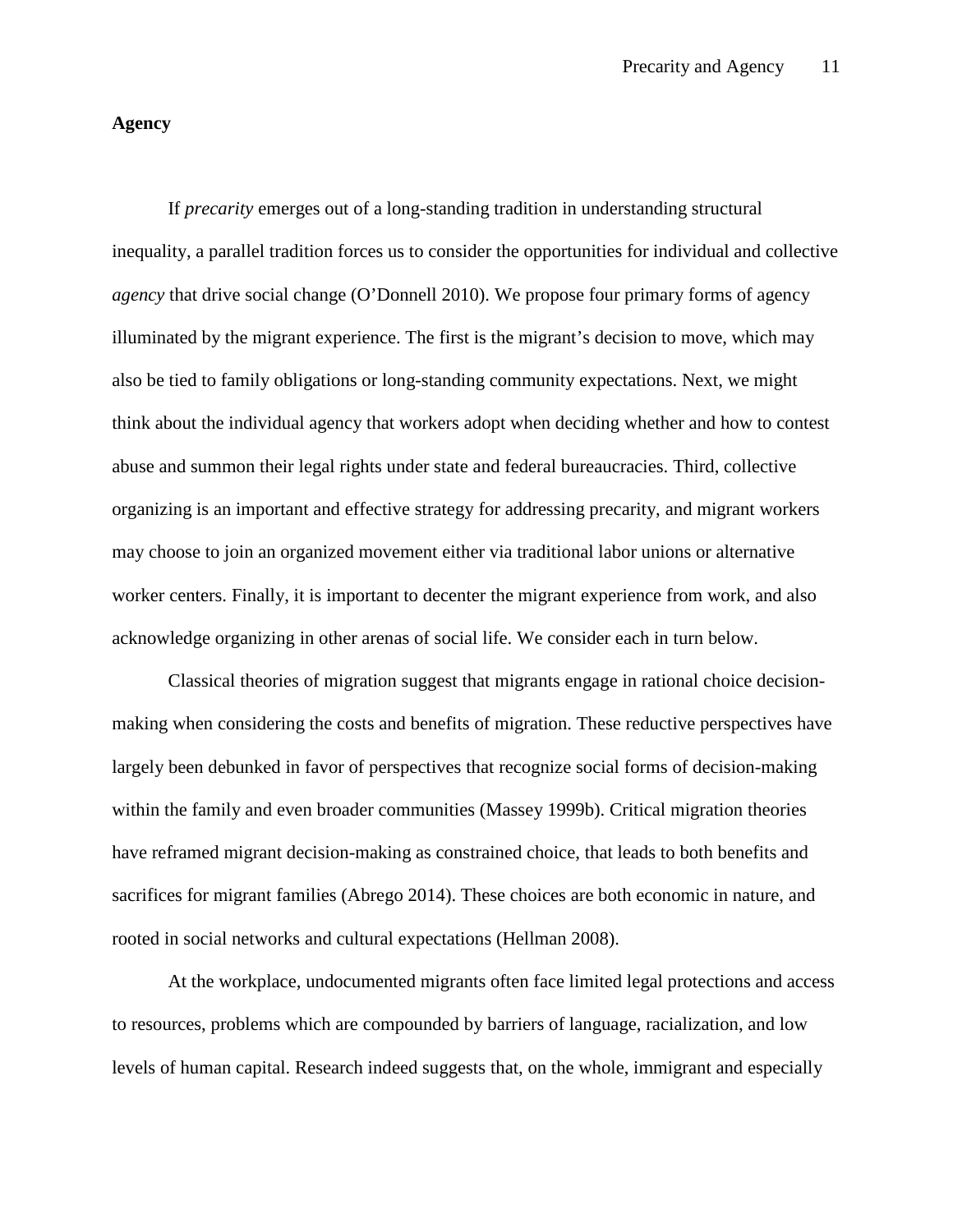undocumented workers, are both more likely to be victims of workplace abuse, as well as less likely to contest workplace violations (Bernhardt et al. 2009). This is due in large part to their location within unregulated industries, which are characterized by increasing flexibility due to subcontracting and reliance on temporary workers (Bernhardt, Spiller, and Polson 2013; Milkman, Gonzalez, and Ikeler 2012). Within the context of precarious work, low-wage immigrants deploy various strategies to manage the risk and uncertainty of their legal and economic lives.

Immigrants can and do exert forms of agency in securing a livelihood. Their precarious position becomes simultaneously a motivating and constraining factor. Immigrant precarity is both a comparative advantage that employers seek out (Rodriguez 2004; Waldinger and Lichter 2003), as well as a factor shaping when and how workers come forward to contest forms of abuse (Gleeson 2010). Immigrant workers often make nuanced decisions about when to call out employer abuse, and when to persevere, even in the face of egregious violations. These survival strategies represent a form of constrained agency, even if it is ultimately not emancipatory. Coworkers compete with and hold each other accountable, absolving employers of the need to police their workers at all times (Gomberg-Munoz 2011). Co-ethnic employers may facilitate access to secondary labor markets for new migrants, but can also exploit these social networks for their own economic advancement, thus debunking assumptions about ethnic solidarity (Rosales 2014).

The ability for workers to exert agency depends on both their structural locations (as immigrants and workers, but also within other marginalized communities), their institutional context, and their subjective understandings of individual efficacy (Abrego 2011; Gleeson and Gonzales 2012). Individual agency can manifest as both informal forms of contestation, as well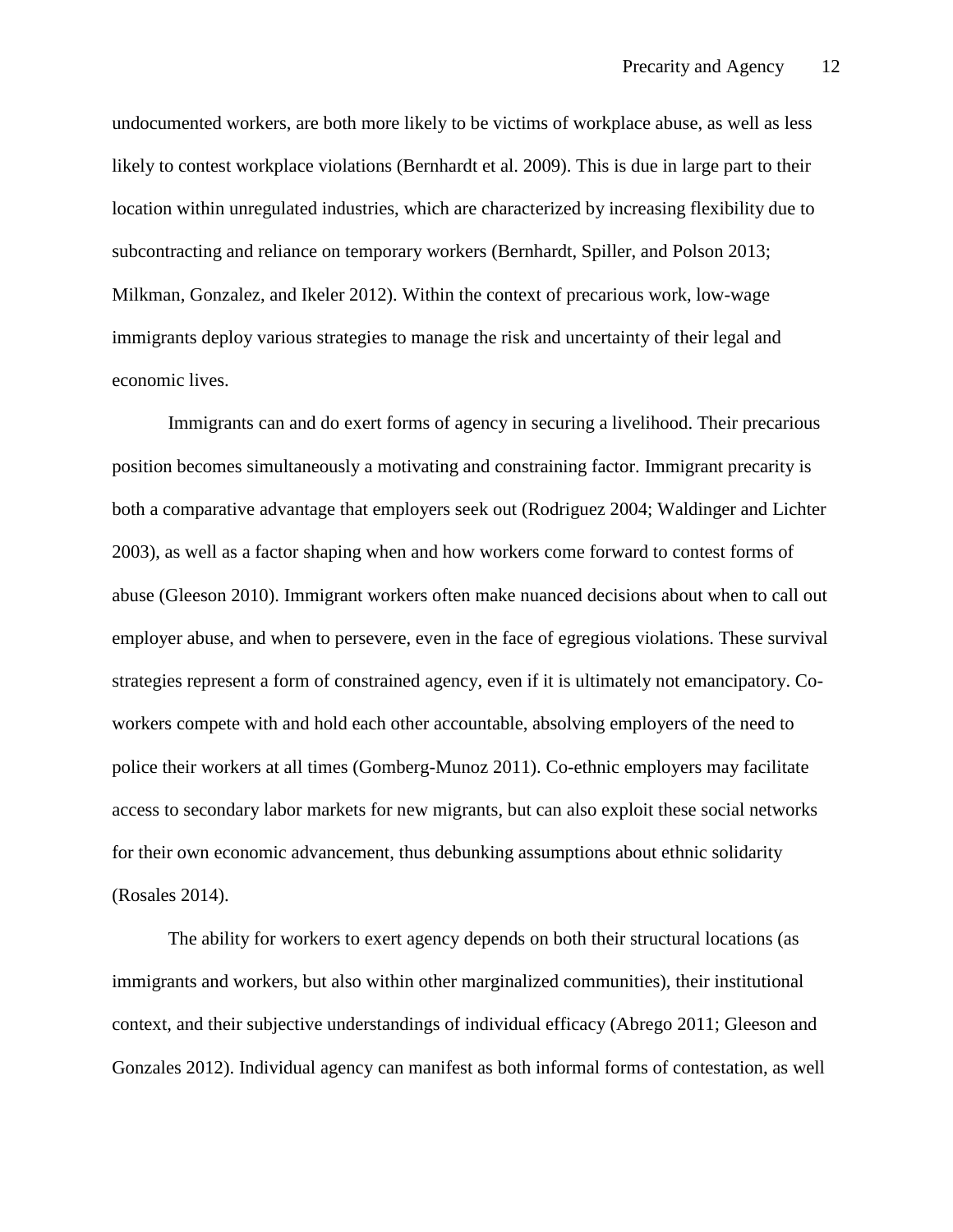as formal forms of legal mobilization. Workers make decisions about what to do, and what not to do. For example, workers may leverage their 'health capital' when deciding whether to complain about unsafe workplace conditions, requesting time off from work to recover from illness, or asking for workers compensation benefits they are entitled to (Gleeson 2012). Even for those workers who make the decision to engage the legal bureaucracy to demand their rights, they (and their advocates) often make strategic decisions about which legal route to pursue (Eigen, Gear Rich, and Alexander, forthcoming), and how far to fight (Gleeson, forthcoming).

Collectively, workers may also engage in coordinated slow-downs, or legal strikes if they are covered by a collective bargaining contract. However, the ability to engage in concerted collective activity, as defined by the National Labor Relations Board, is far diminished today, as the U.S. unionization rate has steadily plummeted (Hirsch and Macpherson 2015). This reflects a rise in Right to Work legislation (which makes it harder for unions to gain members and limits their organizing resources), and the move away from 'social movement unionism' toward a 'business unionism' approach, which critics argue privileges individual grievance procedures over collective mobilization (Fantasia and Voss 2004). Furthermore, high immigrant industries such as domestic work and agriculture have historically been exempted from key protections, due to the legacies of racism and sexism even in the midst of long-hailed worker rights victories (Perea 2011). Undocumented workers too have been explicitly excluded from the most important protections of collective bargaining—backpay and reinstatement.<sup>1</sup>

The once 'common wisdom' that immigrant and undocumented workers are unorganizable has been shattered by scores of examples of successful mobilizations that relied on immigrant workers (Milkman 2006; Milkman and Ott 2014). Beyond unions, worker centers have become a crucial avenue for reaching marginalized immigrant workers (Fine 2006; Kim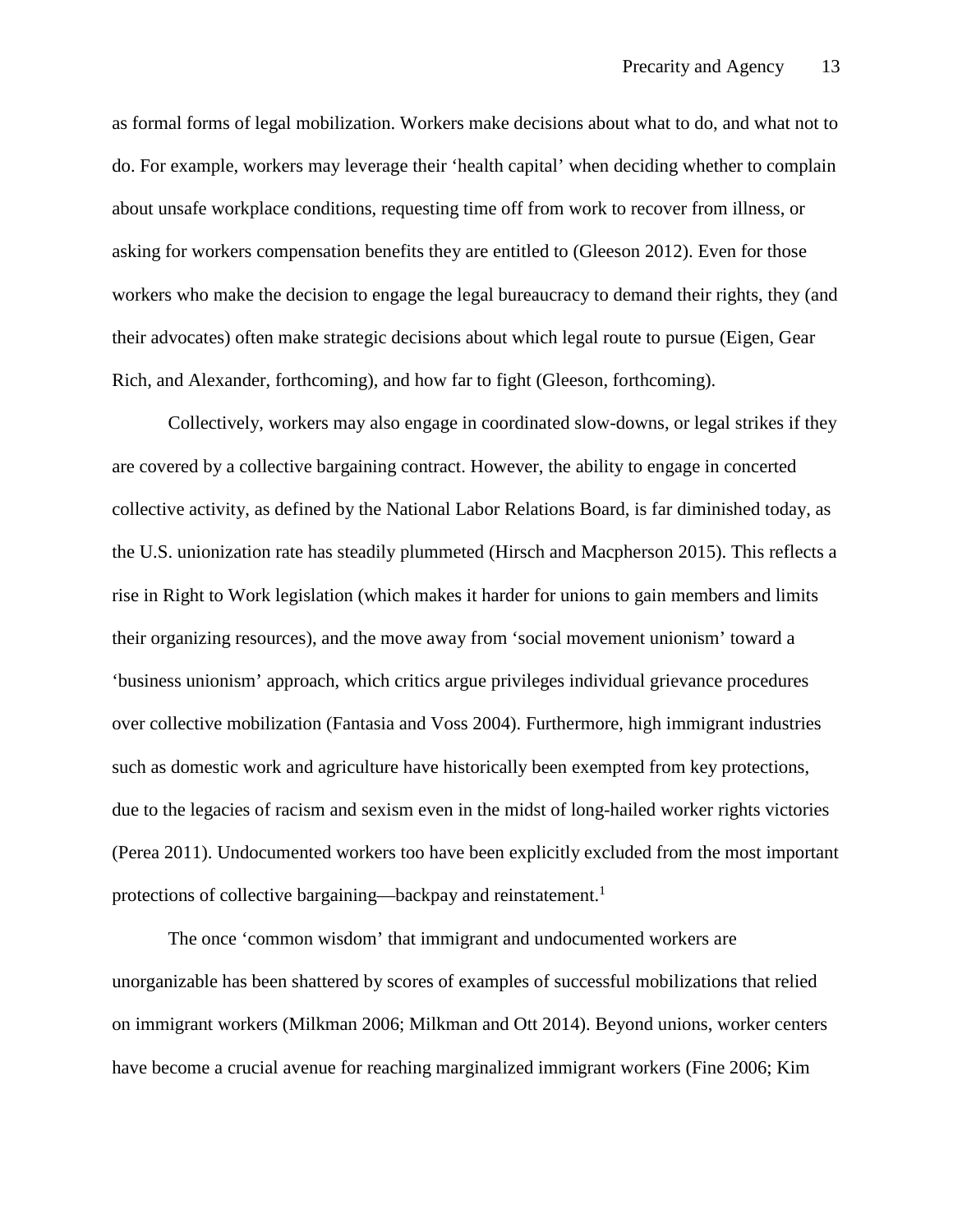2015), though the durability and strength of the 'alt-labor' movement has been a point of contention (Compa 2015). Similar, the move toward an individual rights model focused not only on internal grievance systems, but also other individual rights of action through the broader labor standards enforcement bureaucracies, Lichtenstein argues, has demobilized workers and creates an illusion of progress (Lichtenstein 2002).

Beyond the workplace, there are clear examples of migrant organizing in other arenas, such as in support of immigration reform (Voss and Bloemraad 2011), educational access for undocumented students (Nicholls 2013), gender and racial equity (Naples 2012), and in support of local reforms toward immigrant inclusion (de Graauw 2016). These mobilizations represent both grassroots immigrant efforts, as well as national strategies which recognize the importance of strategic coalition building and issue framing (Van Dyke and McCammon 2010). In many cases, these visible protest movements emerged out of long-standing movement building. The iconic, now decade-old, immigrant rights marches of 2006, drew wide support from across national origin groups (Barreto et al. 2009), and there is evidence that it was also pan-ethnic and transnational (Pallares and Flores-Gonzalez 2010). Immigrant involvement in these forms of 'unconventional politics' is shaped by their access to organizations and broader social networks. On the whole, Martinez (2005) finds that Latinos are less likely to protest. However, Martinez (2008) also finds that this is especially true in places with higher levels of Latino elected representatives, signaling protest as a tool for individuals and communities with less access to formal routes to power.

While the millions who participated in the 2006 protests took outside observers by surprise, Milkman (2007) argues that 'The groundwork had been laid for more than a decade by a surge of immigrant labor organizing - not only by traditional unions but also by the innovative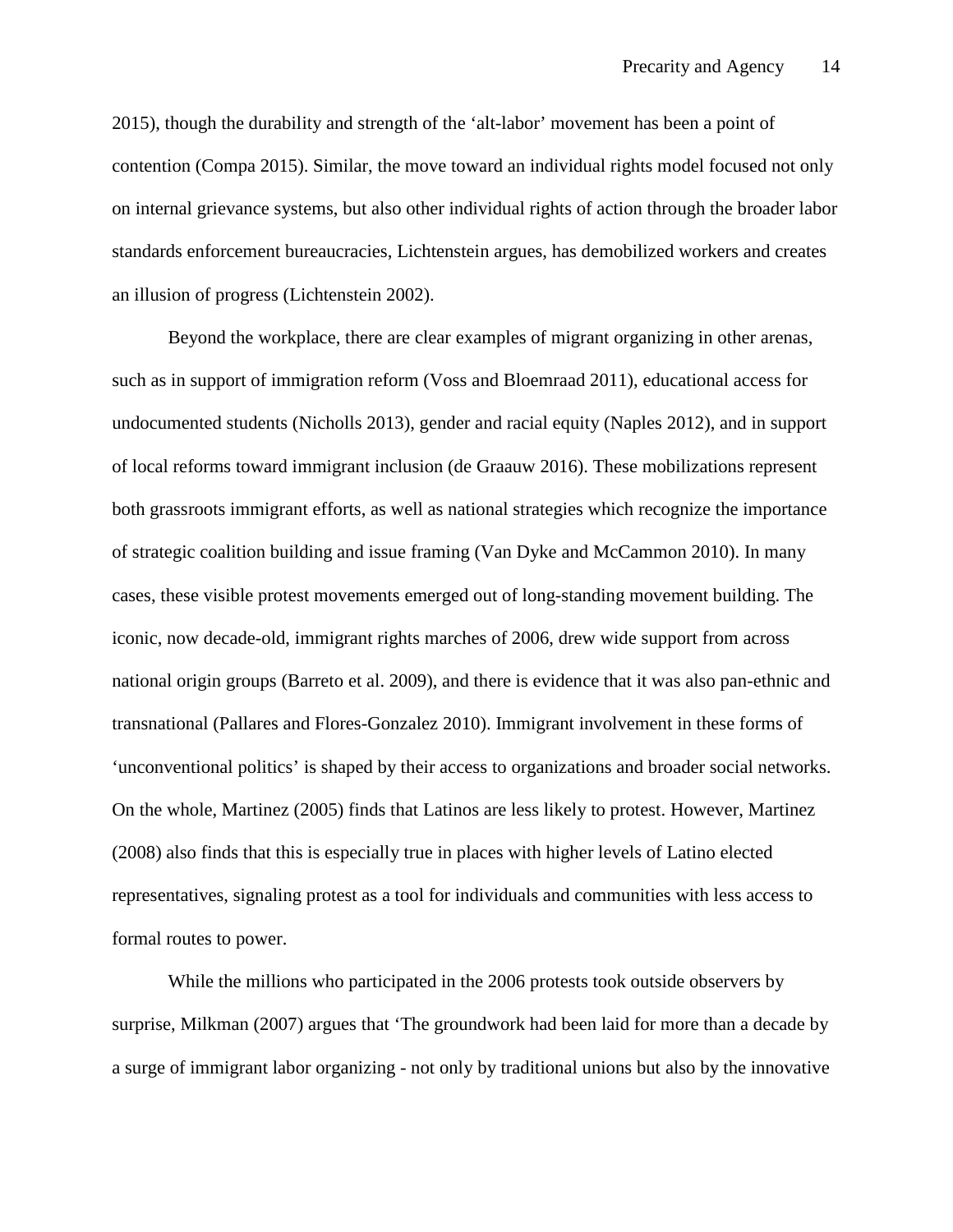worker centers that have sprung up in recent years.' The question remains, even with the more recent protests of the Occupy Movement, which had important intersections with immigrant organizing (Milkman 2014), how long-lasting these movements will be and to what end. In the years since the Sensenbrenner bill (HR 4437) was announced, which sparked the wave of protests across the country, the iconic May Day protests have waned. Currently, the Supreme Court holds the fate of the Deferred Action for Parental Accountability program in its hands. This executive action, which has been challenged by various restrictionist groups, including a coalition of state governors, would provide relief to an estimated 4.5-5 million individuals with US born and citizen children. As a temporary three-year work permit and stay of deportation, however, it is also arguably the most conservative proposal to come close to the light of day, and a far cry from the 1986 Immigration Reform and Control Act, which provided amnesty for 3 million undocumented immigrants in the country.

One way to measure the efficacy of these mass mobilizations has been the formal inclusion of immigrants into the civic and political sphere. Indeed, the 2006 protests were a forum for encouraging immigrant naturalization as well as voter registration and turnout (Ayon 2009), and some evidence suggests they increased naturalization applications, which in turn was at least partly responsible for an Obama victory (DeSipio 2011, 229). Beyond the traditional political sphere, migrants are exerting their voices in host communities through perhaps more mundane forms of civic participation, such as school parent volunteers and involvement through religious institutions (Ramakrishnan and Bloemraad 2008). Their ability to do so, however, is constrained by a lack of local investment in some communities (de Graauw, Gleeson, and Bloemraad 2013), and riddled with resource disparities across various communities of origin (Bloemraad and Gleeson n.d.).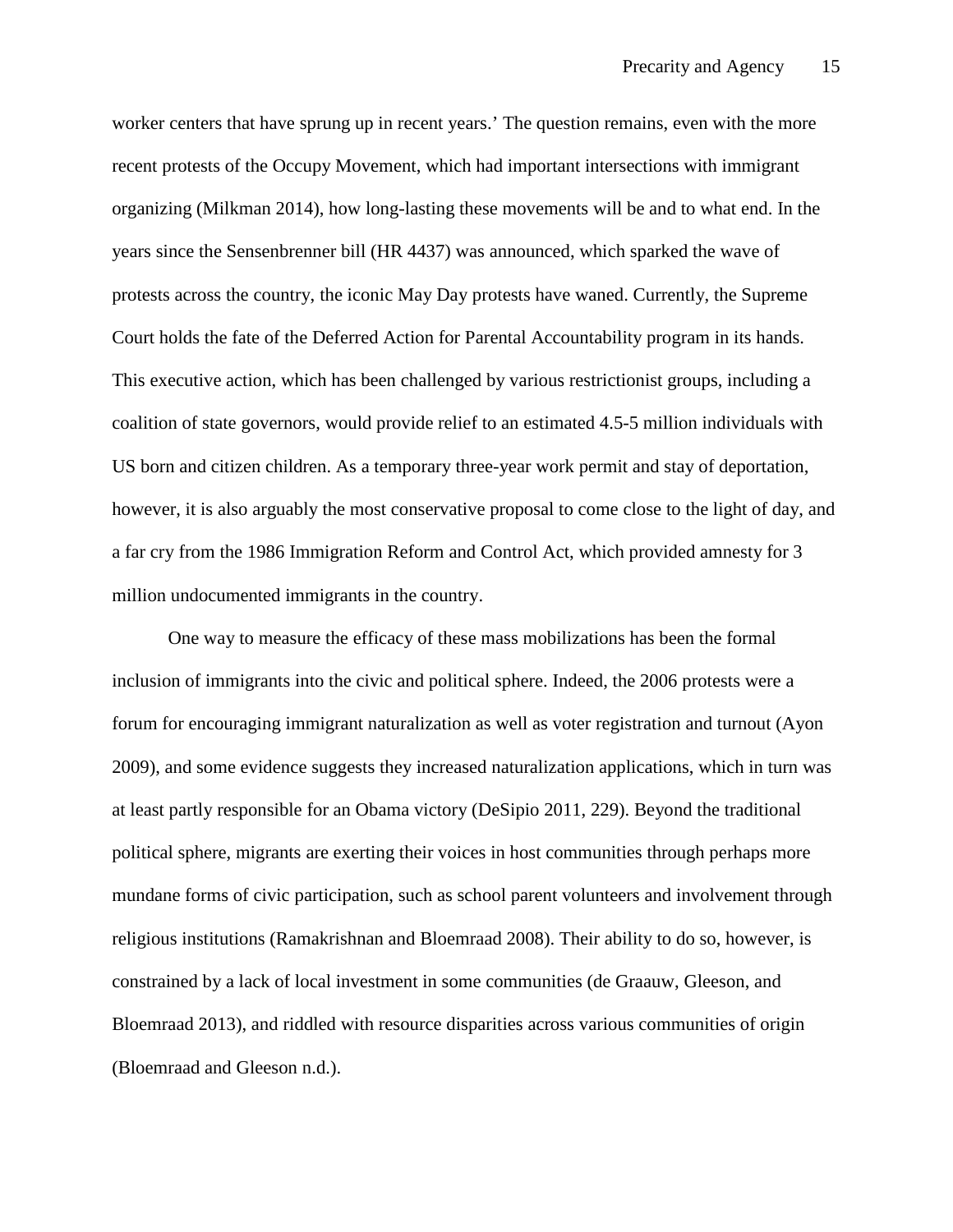In sum, any inquiry into what propels agency, and what the ultimate consequences are, must also be intersectional and multi-level, recognizing that individuals and collectives that represent them exert agency in strategic, and not always consistent ways.

#### **From precarity to agency?**

How should we study the precarity-migration-agency nexus? In this special issue, we adopt three different lenses for studying this phenomenon: (1) the industry-specific approach; (2) the sending country/deportee approach; and (3) the collective action approach. While these approaches are not necessarily mutually exclusive, we distinguish them here in an attempt to develop an analytical point of departure for further research. In their own work, scholars may seek to further develop or combine aspects of the three approaches.

The *industry-specific* approach aims to understand the dynamic interaction between precarity and agency among migrant workers within specific sectors of the economy. Focusing on the workplace context, this approach is most closely linked to notions of precarity that center on employment, the labor market, and economic insecurity. Two of the articles in the special issue take this approach, with Wu focusing on nannies, and Sexsmith focusing on agricultural workers in the dairy sector. Taken together, these studies reveal just how precarious work is for many migrants, and how their precarious legal status reinforces their economic insecurity.

Wu contrasts two groups of nannies in a north-eastern US city: one comprised of migrant women of color without college degrees, and the other comprised of mostly native-born and college-educated white women. She finds that both groups of nannies experience precarious working conditions at the level of the labor market, including low-wages and uncertain working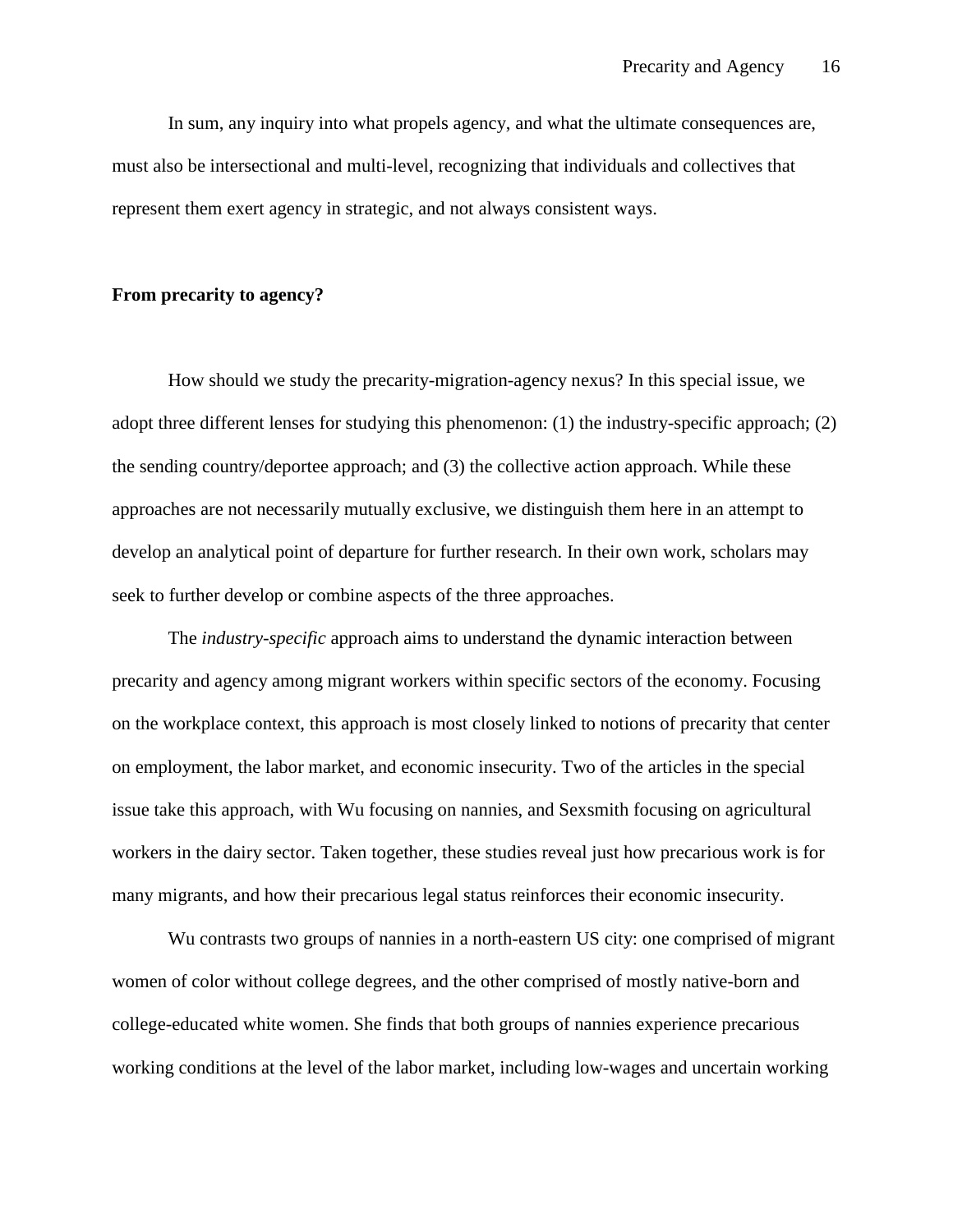hours. But for migrant women of color, these conditions are compounded by precarious conditions at the micro or interactional level, including discrimination, disrespect, and abuse. Using stories of resistance to defend the dignity of their work, the narratives they develop dovetail with the narratives being developed by the National Domestic Workers Alliance (NDWA), the premier social movement organization fighting on behalf of domestic workers in the US. In contrast, native-born white women are alienated from the NDWA narrative, and choose to distance themselves from a work-based nanny identity. For Wu, the NDWA narrative is thus limited because it prevents the incorporation of a broader group of nannies. But her study also highlights the way in which non-work identities are a crucial source of power and resistance to precarious work. Consistent with the findings of previous research (Chun 2009; Fine 2006), this theme resonates throughout the special issue.

Drawing on participant observation in social justice efforts, as well as interviews with both workers and farmers, Sexsmith examines the precarious working conditions of the Upstate New York dairy industry. She shows how precarity stems from a combination of weak labor protections, state immigration enforcement, and workers' physical isolation. Reconstructing Hirschman's classic exit-voice-loyalty framework, she argues that farmworkers develop a 'constrained loyalty' - a commitment to the job, despite strong dissatisfaction with the conditions - due to a combination of economic obligations, a lack of alternatives, and employer efforts to protect workers from deportation. While this repressive environment constrains resistance against employers, workers have begun to seek broader public support for legal and systemic change. Sexsmith suggests, therefore, that workers may build agency by 'scaling up' their efforts to a terrain of struggle that is more favorable.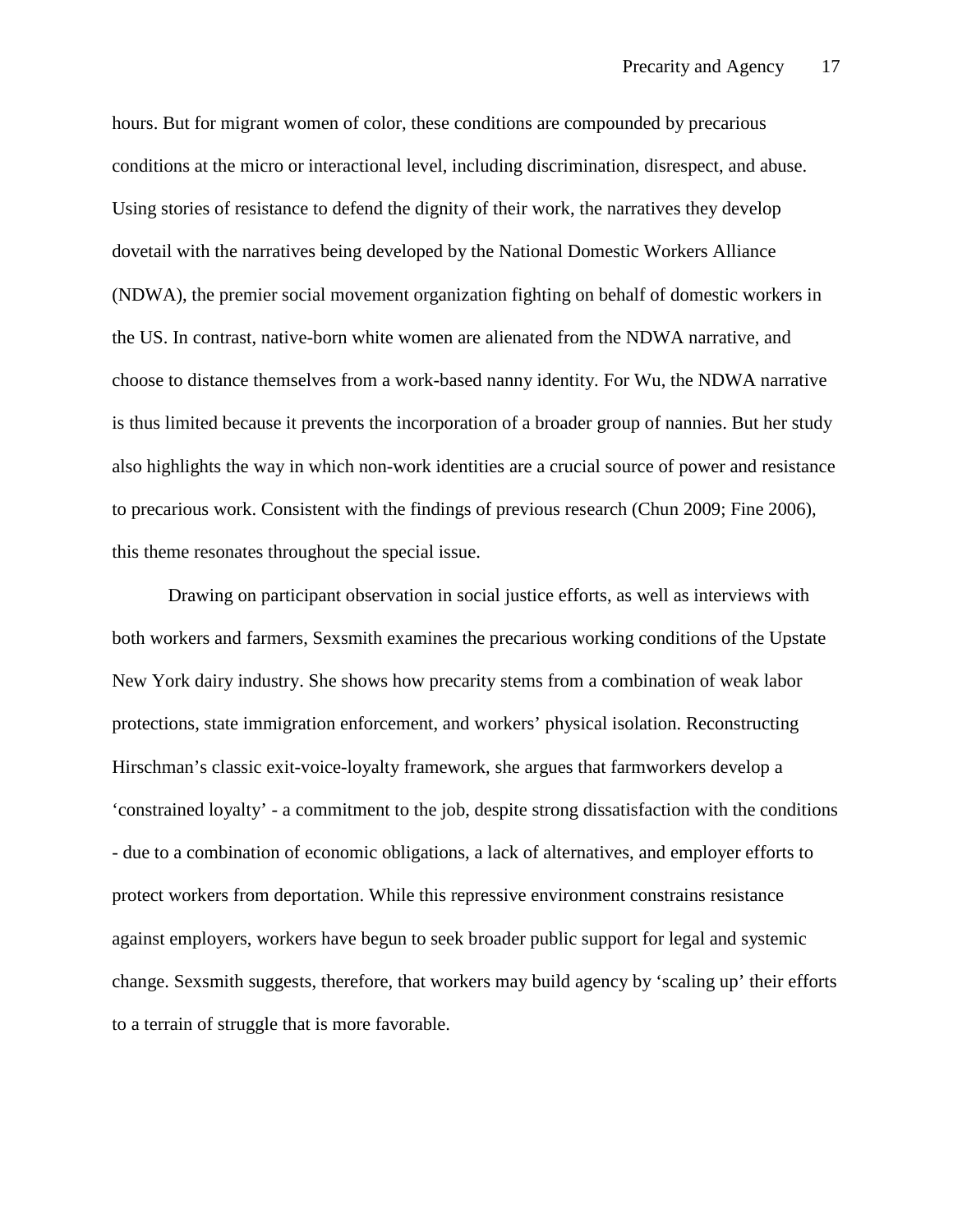Rather than focus on workplaces, the *sending country* approach centers on migrants' home countries, with a particular emphasis on the experiences of deportees. While a growing proportion of international migrants now live in the developing countries of the Global South, migration scholarship has focused primarily on the more affluent countries of North America, Europe, and Oceania. In contrast, the sending country approach prioritizes developing countries, where the vast majority of international migrants in the world originate. One of the most crucial implications of this shift is the very different economic context. Whereas migrants in affluent countries often have access to a range of employment options - albeit in low-wage sectors defined by precarious work - in the developing world they confront an economy where jobs are scarce, unemployment is high, and many survive through informal activities. In the Global South, economic insecurity is more widespread, and digs deeper. Another difference this approach offers is related to social dislocation. Whereas migrants may struggle to integrate into their new destination countries, deportees struggle to reintegrate into a country where they may have few strong social, cultural, and even linguistic ties.

Two of the papers in this special issue adopt the sending country approach. Golash-Boza's article is based on an ethnographic and interview-based study of 34 deportees, returned from the US to their home country of Guatemala. Highlighting multiple dimensions of precarity, her study reveals the varied forms of precarity that deportees confront in their daily lives: poverty and a lack of job opportunities; precarious working conditions; persistent gang violence and harassment from police; isolation from social networks of family and friends; and stigma due to their deportee status. The latter is highlighted by the presence of tattoos, which are relatively standard in the US, but which mark one as a gang member in Guatemala, thus singling deportees out for discrimination. For many deportees who arrived in the US at a very young age, these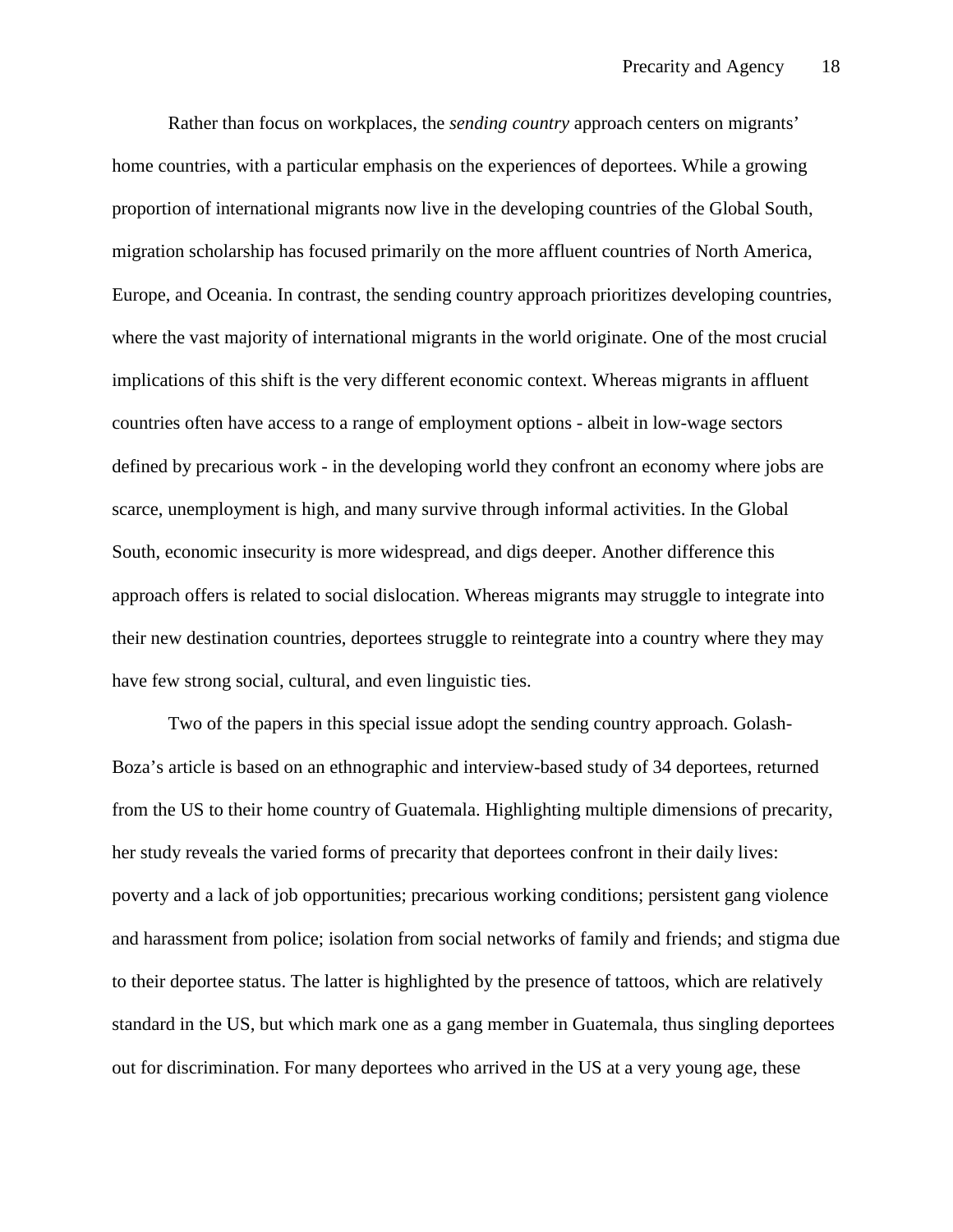hardships are compounded by the fact that their supposed 'home' country is entirely foreign. In order to counter this grim situation, deportees rely on English language skills, developed in the US, to navigate the precarious labor market. Their saving grace is the US-dominated global economy, which has implanted itself in Guatemala in the form of call centers that are hungry for English-speaking tele-operators.

Moving to the Mexican context, Sarabia's study is similar to Wu's in that it contrasts the experiences of two very different groups. In this case, both groups are Mexican citizens living on the Mexico side of the US-border, and work in border industries such as call centers, car rentals, casinos, or non-governmental welfare organizations. But they have varying relations to the US: one group is largely middle class, and has access to border crossing cards that allow them to temporarily visit the US; the other group is largely working class, and unable to access a visa to legally enter the US. These varying legal statuses lead to different forms of citizenship. The middle class group enacts a transborder citizenship, which entails regular visits to the US for shopping purposes, combined with a primary sense of belonging in Mexico. In contrast, the working class group enacts a transnational citizenship, which entails maintaining personal, economic, and social ties to the US - where they lived previously, and where many feel they most belong - despite the fact that they do not have legal permission to physically cross the border.

In addition to highlighting the precarious nature of sending country economies, the two articles by Golash-Boza and Sarabia underscore the significance of national borders and their consequences for deportees in particular. Whether in Guatemala or Mexico, deportees find themselves forcibly separated from the lives that they had built in the US. This means, for example, exclusion from economic opportunities and separation from family. Perhaps not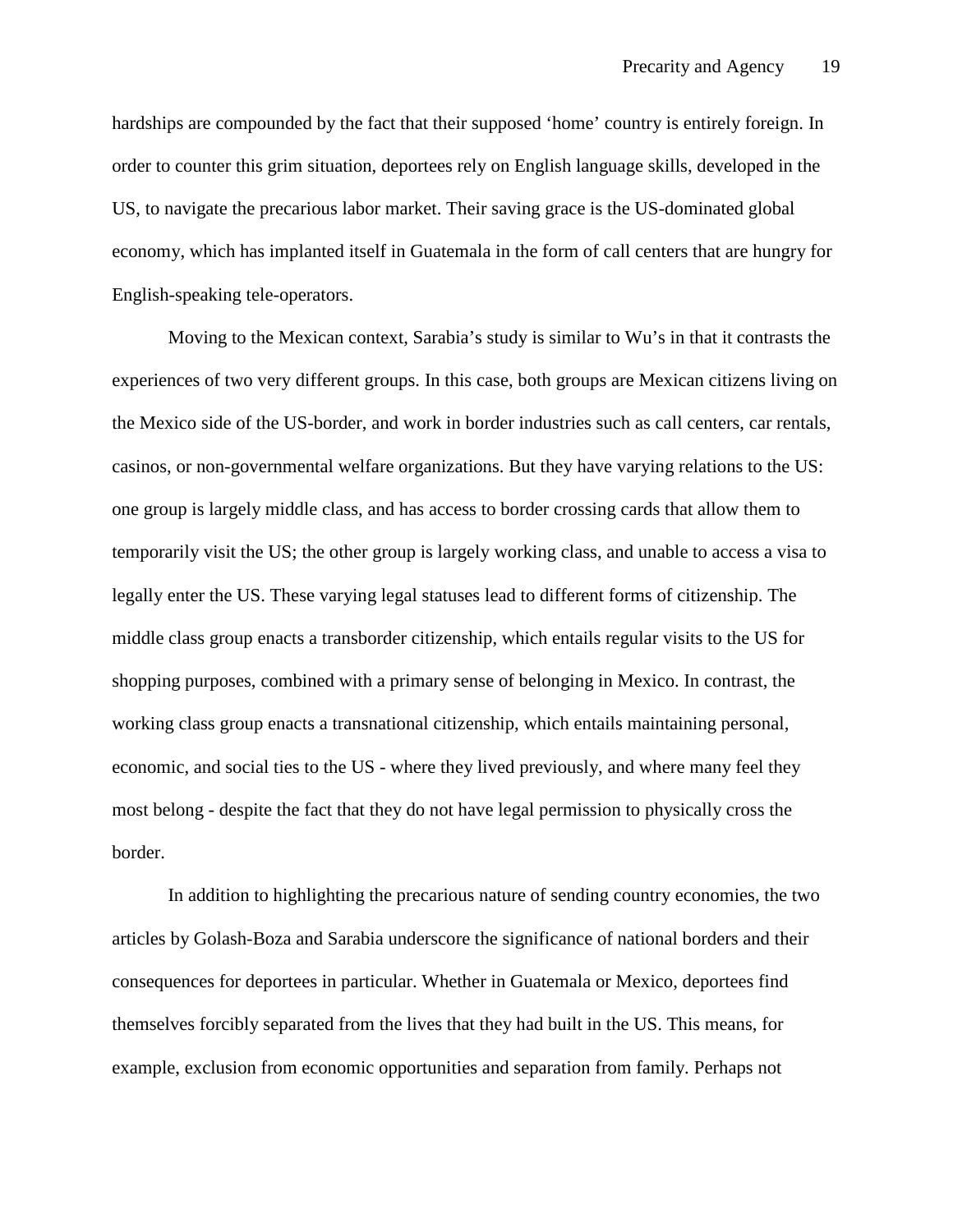surprisingly, the groups who are most able to counter precarity in both studies are those who are able to access the US economy. Whereas in Guatemala, this includes call center workers, in Mexico, it includes cross-border shoppers.

At least in this special issue, both the industry-specific approach and the sending country approach lean toward the precarity side of the precarity-migration-agency nexus. While agency is far from absent - in each case study, there are important moments of meaning making or struggles for economic survival - it is largely constrained, to borrow from Sexsmith. Migrants thus appear to have limited control over their lives, which are largely determined by external structural factors. In contrast, the *collective action* approach emphasizes the agency side of the precarity-migration-agency nexus by focusing on collective efforts of migrant resistance. Accounting for three of the articles in the special issue, this focus shows how migrants are building solidarity to push back against their precarity.

Paret and Aguilera examine the paradigmatic form of collective resistance: public protest. Whereas previous research on migrant protest has emphasized the massive spring 2006 uprisings by migrants in the United States, they show that migrant protest has a much longer trajectory. Drawing on an original database of migrant protest events in California between 1990 and 2010, they show that collective resistance is both longstanding, and has varying political orientations. While some protests have a diasporic orientation, focusing on the politics of migrants' home countries, the vast majority seek to counter the precariousness of migrant life within the United States - from exploitation at work, to exclusion from public services, to criminalization and the persistent possibility of deportation and family separation. Underscoring the way in which agency responds to interweaving forms of precarity, this study also reveals the mutually reinforcing nature of the labor and immigrant rights movements.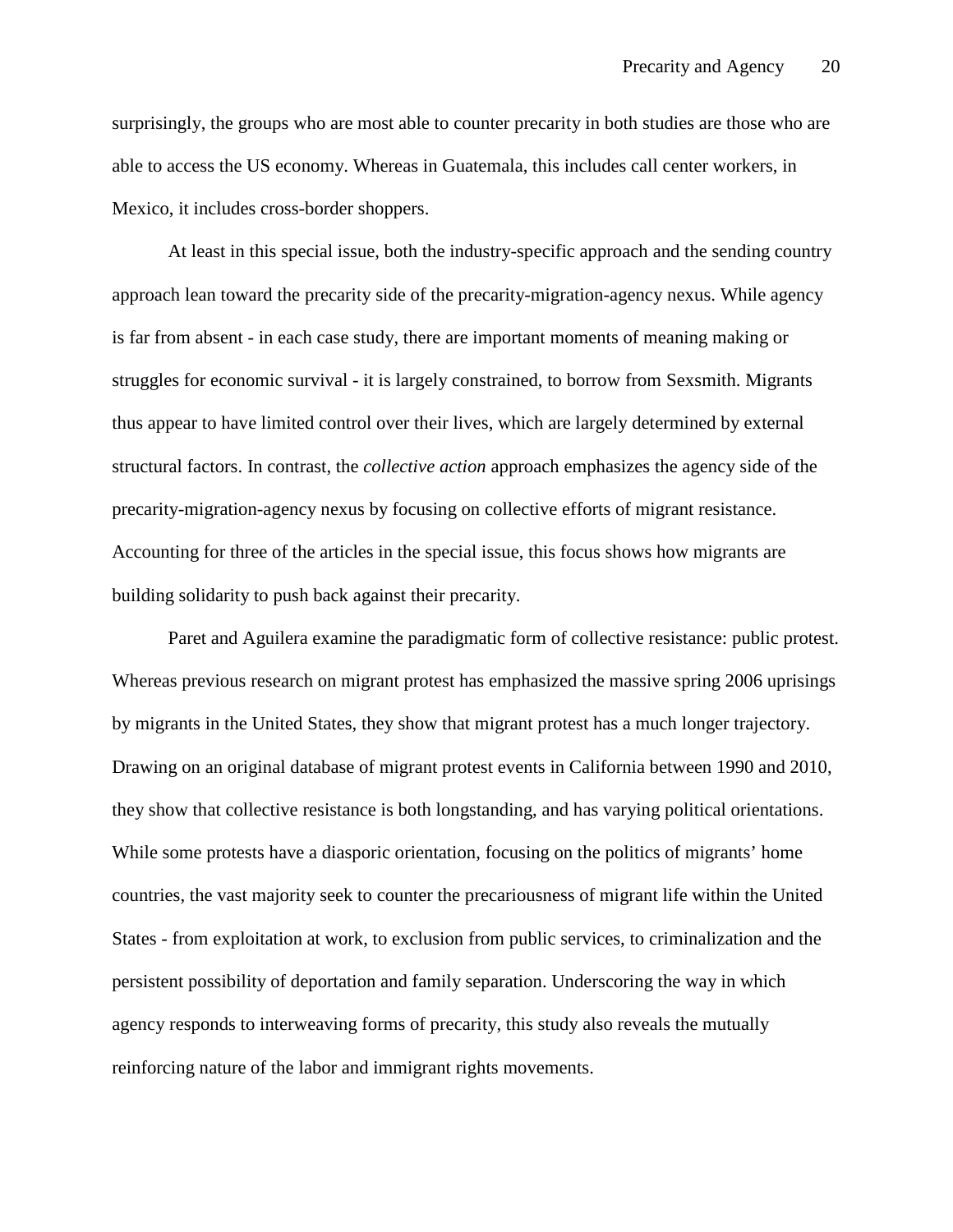The articles by Chun, and by Wheatley and Gomberg-Munoz, emphasize less visible forms of migrant collective resistance. Drawing on focus groups, interviews, and participant observation, Chun examines the case of Asian Immigrant Worker Advocates (AIWA), a worker center in Oakland, California devoted to organizing low-paid, Asian immigrant women. AIWA is perhaps best known for its highly public boycott of Jessica McClintock, a multinational retail corporation, due to wage and hour violations by its subcontractors. This campaign included highly visible public protests of the kind that appear in Paret and Aguilera's study. But Chun shows that the lasting effects of AIWA stem instead from the organization's micro-politics, particularly its innovative Community Transformational Organizing Strategy, which focuses on empowering migrant workers as grassroots leaders. This inward-looking approach proved to be highly successful, enabling migrants to overcome their limited political knowledge, social skills, and English language proficiency, and to become voluntaristic, civic-minded, and public-spirited social actors. For Chun, this micro-politics challenges the exclusionary logic of liberal citizenship, which entrenches inequalities based on race, gender, nationality, and sexuality, despite rhetorical appeals to universality.

Whereas Paret and Aguilera, and Chun, focus on specific locations within the US, Wheatley and Gomberg-Munoz trace patterns of collective resistance along the migrant trail. Drawing on extensive and long-standing ethnographic research, they examine grassroots efforts to combat precarity at various points along the migrant trail - from Oaxaca, Mexico to the Sonora/Arizona borderlands to Los Angeles and Chicago. Responding to processes of enclosure, labor subordination, threats of deportation, and legal exclusion, they trace the ways in which migrants forge relations, share meals and information, offer protection, and organize political opposition. This study aims to counter scholarship which associates migrant life with irreversibly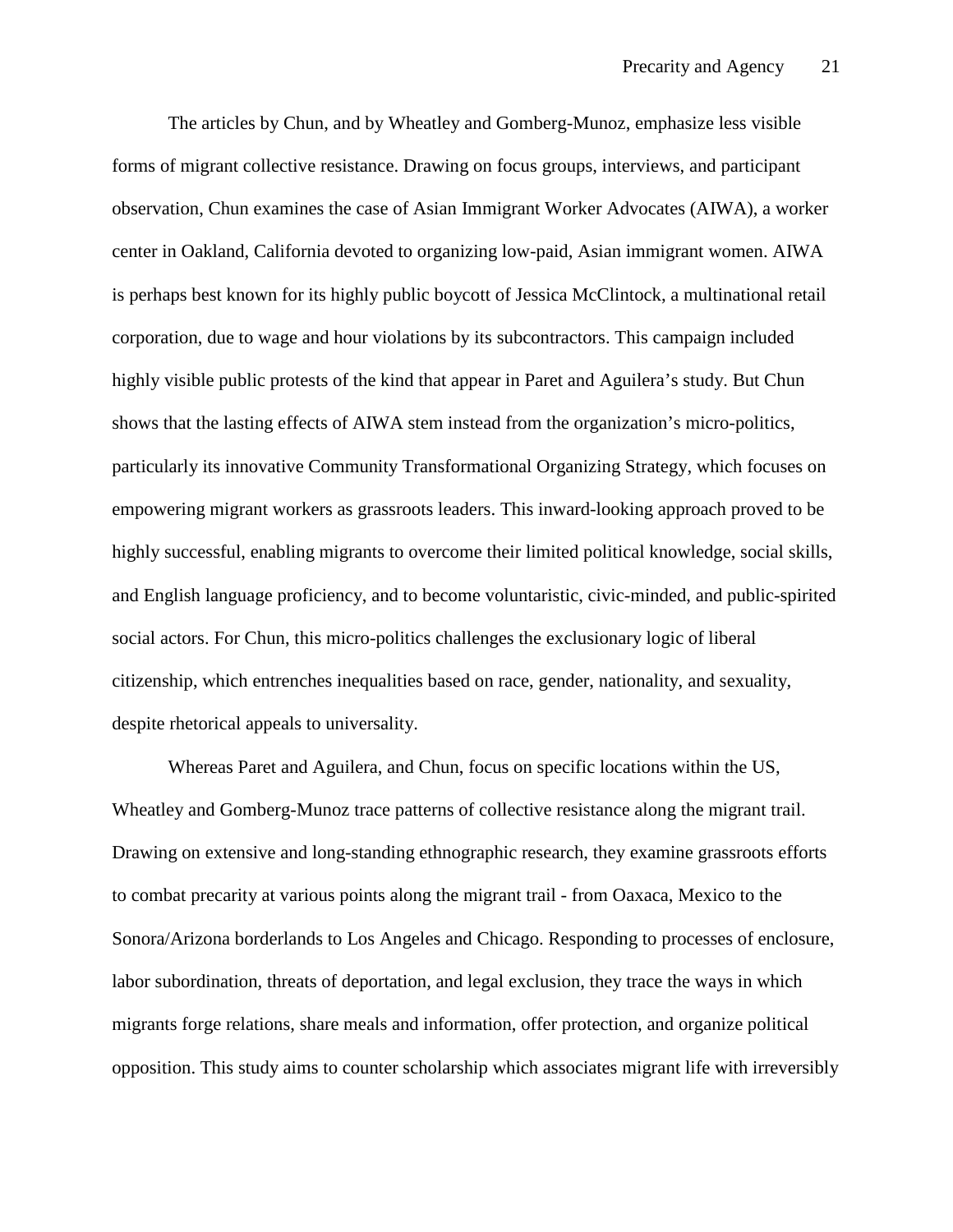bleak conditions, and an erosion of collective agency. The authors argue, instead, that increasingly aggressive and militarized policing of migration is giving rise to new and creative collective strategies for survival and resistance.

What do these studies tell us about precarity and agency? On the precarity side, one simple point is that different forms of precarity are intersecting and mutually reinforcing. Especially important for migrants are the twin experiences of precarious legal status on the one hand, and precarious work and/or livelihood on the other. On the agency side, the case studies suggest that collective resistance is largely taking place outside of the workplace. Wu and Sexsmith, for example, show just how vulnerable migrant workers are to the power of employers. Though not exclusively, migrants are largely turning to non-work identities and arenas to gain leverage.

Paret and Aguilera show that migrants are engaging in highly visible public actions, typically directed at the state. But a broader view reveals that such outward expressions are relatively rare. As Chun, and Wheatley, and Gomberg-Munoz suggest, for example, resistance is often directed inward toward migrant communities themselves. Further, while the NDWA, noted by Wu, does engage in public protest actions, much of its own work is geared toward grassroots leadership-building as well. In other instances, resistance takes the form of individual strategies for economic survival and well-being, as in the case of deportees described by Golash-Boza and Sarabia. This inward-looking and survival-oriented focus means that broader structures of domination and precarity, which heavily shape the everyday lives of migrants, are largely going unchallenged. Among the most significant of these structures are national borders, which we return to below.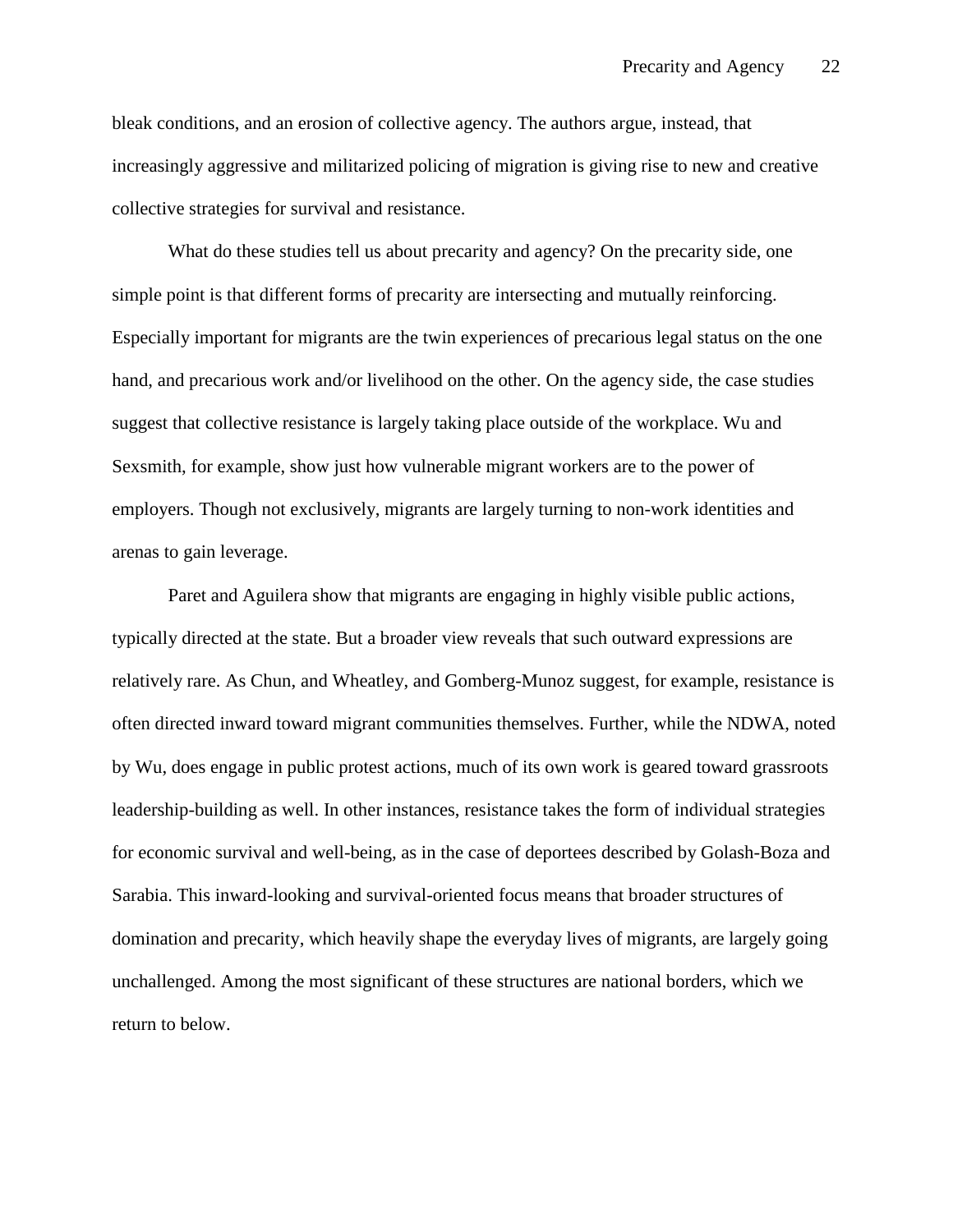Precarity does not go uncontested. It is constantly bound with resistance in a relation of persistent entanglement. This raises the question: does resistance undermine precarity, or reinforce it?

# **Freedom and the border**

Developing effective resistance is challenging. As Gramsci (1971) implied with his notion of hegemony, even when agency is apparent, subordinate groups must operate on a complicated terrain where common sense and prominent institutions tend to align with the interests of dominant groups. As Roseberry (1994, 361) illuminates, hegemony refers to a process in which 'the words, images, symbols, forms, organizations, institutions, and movements... are shaped by the process of domination itself.' In short, there is a possibility that struggles 'from below' will, in the end, lead to a shoring up of existing power relations. By way of conclusion, we want to take up a particular aspect of this dynamic as it relates to migration: the question of national borders.

In their well-known treatise on empire, Hardt and Negri (2000) envision a diffuse, but revolutionary, collective subject - what they refer to as the 'multitude' - which will bring about global democratic transformation. For them, basic freedom of movement across national and other borders lies at the center of this democratic project, alongside the right to a social wage and guaranteed income, and the right to access knowledge and the means of production (396-407). They claim: 'The general right to control its own movement is the multitude's ultimate demand for global citizenship' (400). De Genova (2010) similarly argues that movement is a basic feature of the human condition, and necessary for the exercise of our creative and productive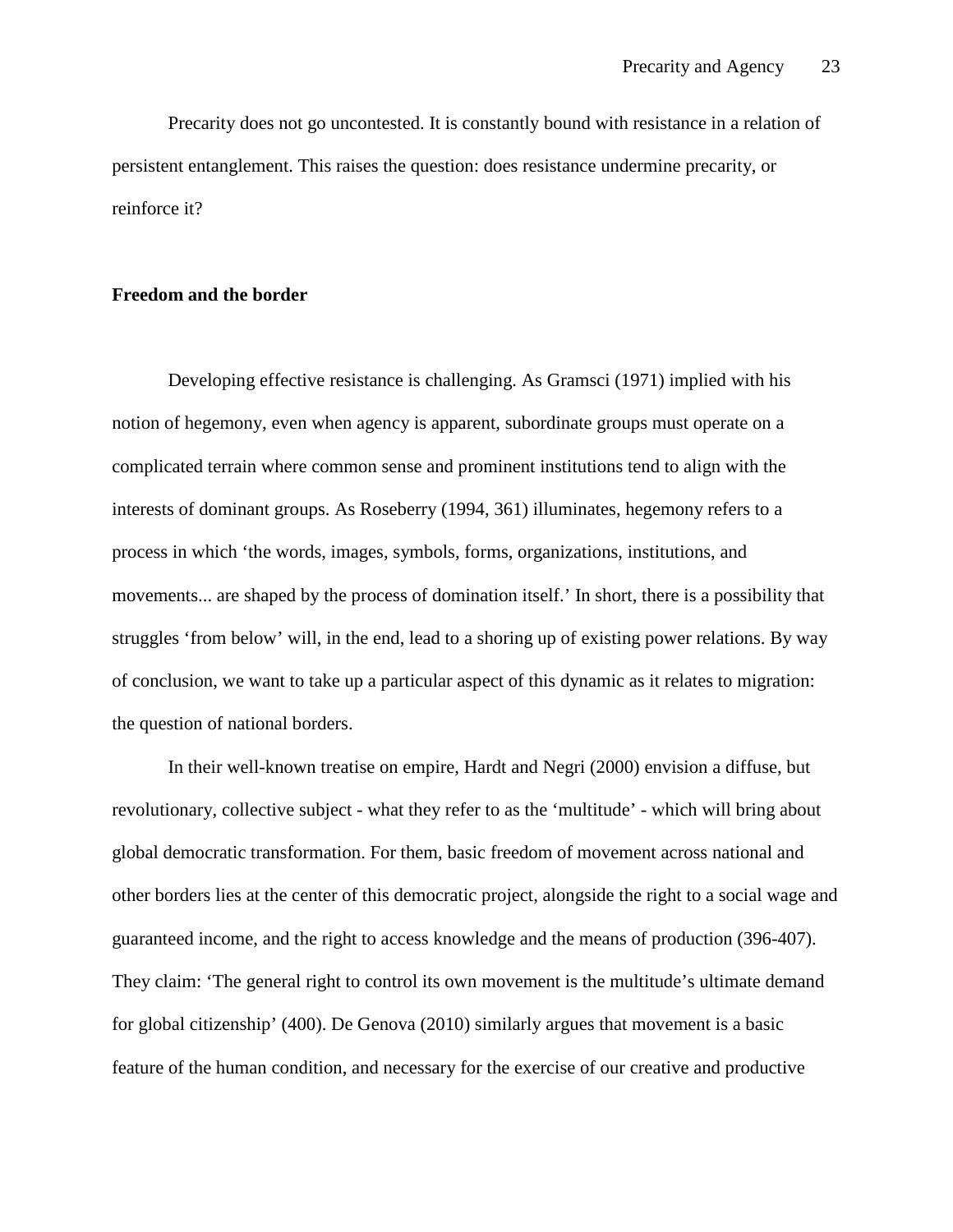capacities. In order to realize our full human potential, he suggests, we must break free of current restrictions on migration.

To be sure, there are many barriers to human movement in the world today. We may consider, for example, a lack of the resources needed to travel, traps created by oppressive family and household relations, or limited social networks that are needed to ease the moving process. Of particular importance for would-be transnational migrants, however, are the barriers created by national borders and government efforts to reinforce them. Overcoming these barriers is no easy task. National borders lie at the heart of the world inter-state system, and in turn, they are deeply imbricated with contemporary global capitalism. Dismantling such a system thus appears to be a daunting, overwhelming, and potentially even impossible task. Bracketing this huge practical question, however, is a world without national borders even desirable? What would it mean for precarity?

For Anderson, Sharma, and Wright (2011), national borders are 'ideological molds' that generate power relations and subjectivities, most importantly by constituting migrants as exploitable workers and individuals with low status and limited rights. They suggest, therefore, that borders are synonymous with global capitalism and the precarity it constructs. In this view, a world free of precarity, where people exists in 'relationships of mutuality' rather than exploitation - what they refer to as the 'commons' - is necessarily a world based on open borders. While celebrating a No Borders politics, they critique existing promigrant movements, and particularly labor movements, for continuing to treat migration as a problem that must be fixed. The implication is that, in the process of demanding migrant rights, such efforts may in fact reinforce the very same national borders that are the central source of migrant precarity.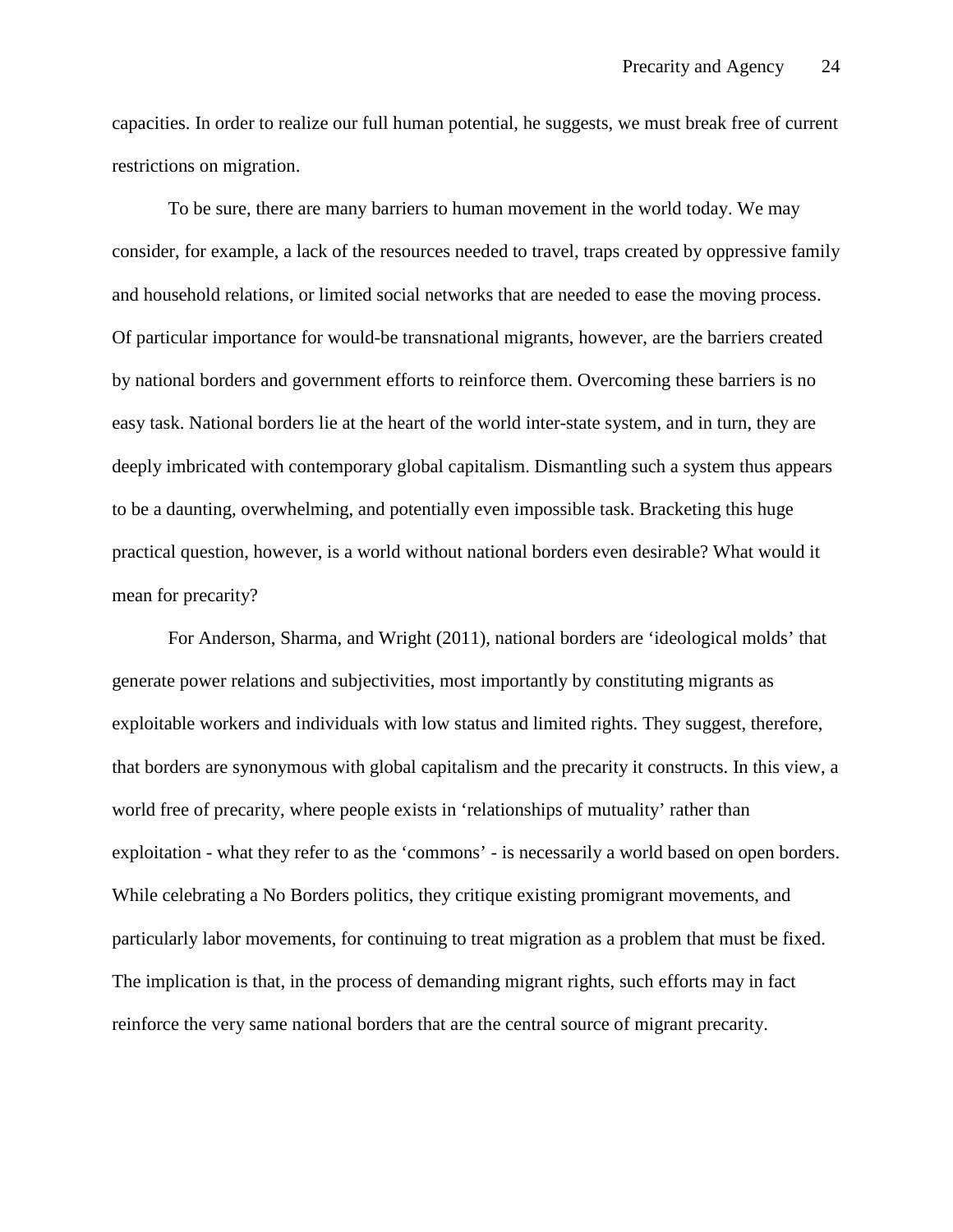To what extent is there evidence of a challenge to national borders? Not much. The case studies presented here show that migrants are largely managing and navigating national borders, rather than pressing against them or seeking to deconstruct them. This observation is not meant to undermine the presence of agency. Simply managing and navigating national borders is a tremendous task in the current climate of anti-migrant populism and hyper-aggressive state policing. But this agency should not be mistaken for transformation, or even a radical politics. Indeed, even the most visible acts of resistance, such as the protests highlighted by Paret and Aguilera, largely do not touch questions of the border. One could argue that even the massive uprisings of 2006, for example, were more about *inclusion within the nation,* and thus reinforcing the national border, than they were about deconstructing it (for a critique of the legalization approach, see (Paret 2015, 329-331). We should celebrate acts of resistance, even when they are limited or largely symbolic. But we must also acknowledge the persistence of precarity and the structures that maintain it, whether institutional or ideological. A future of open borders and free movement remains quite a distance away, firmly out of sight. If Anderson, Sharma, and Wright (2011) are correct - that national borders lie at the heart of migrant precarity—then this only means that the struggles highlighted in this special issue are likely to persist as well.

In contrast to this view, however, one might argue instead that open borders would promote capitalism, rather than restrict it. Indeed, liberal economic theory would suggest that national borders disrupt the global labor market and thus the powerful mechanisms of supply and demand. This parallels the same logic which presumes that free trade agreements will spur development in sending countries, and thus reduce international migration. From this perspective, eliminating national borders will simply enable the smooth functioning of global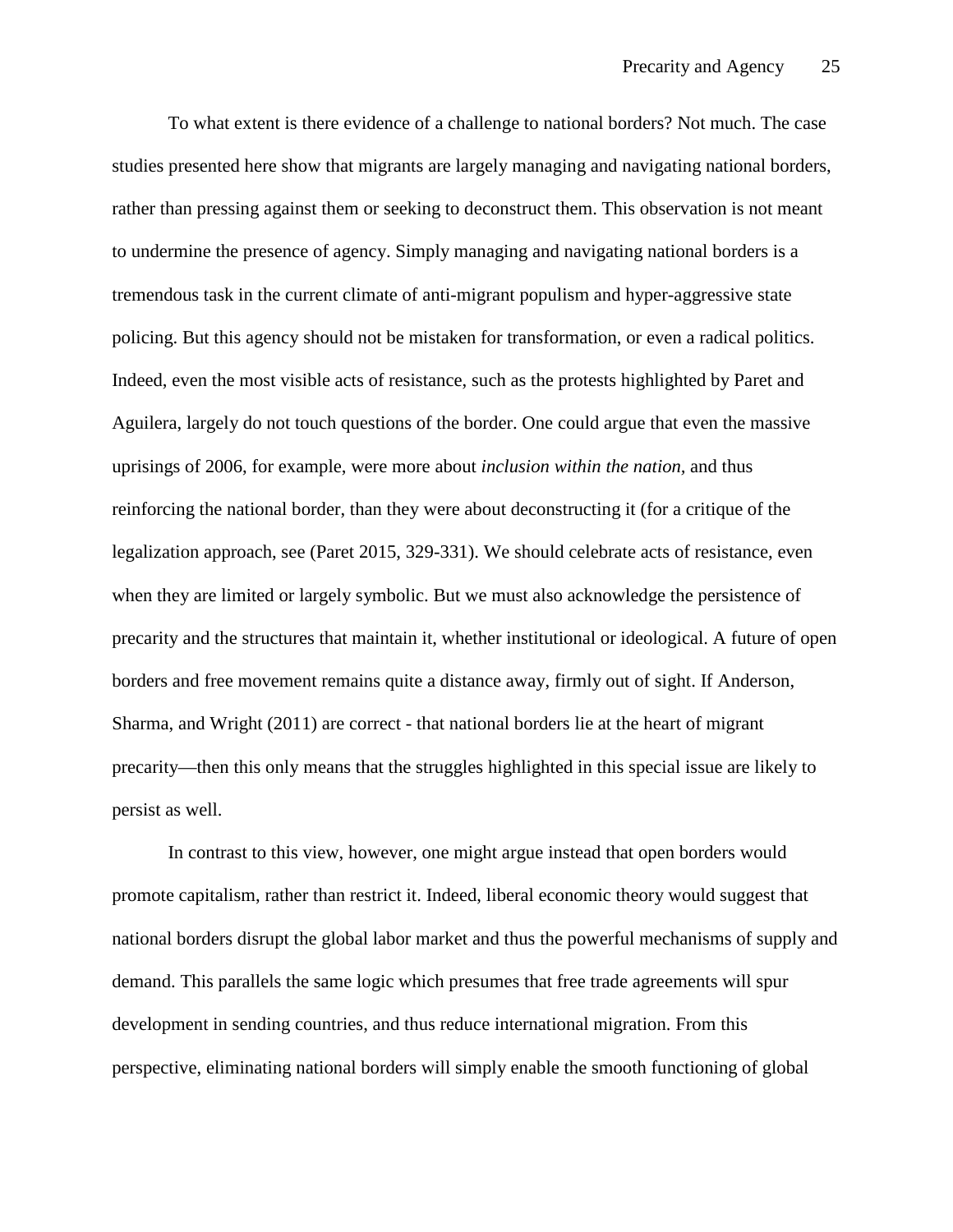capitalism by loosening the chains of 'the market.' To the extent that globalization and marketization are fueling precarity, as many commentators suggest (see above), this suggests that a world without borders will still be a world full of precarity.

Rather than extending formal citizenship status to more people, as an 'open borders' position implies, an alternative approach would be to expand the rights and benefits available to non-citizen migrants within host societies. This idea lies at the heart of optimistic claims around 'postnational membership' (Soysal 1994) or 'alien citizenship' (Bosniak 2002). But national boundaries have remained salient and exclusive, rendering such claims more aspirational than accurate descriptions of empirical reality (Koopmans and Statham 1999). Indeed, even Bosniak (2002) admits that 'a concurrent commitment to ethical nationalism' means that 'alien citizenship' - the extension of rights to non-citizens on the basis of their territorial presence ultimately becomes a form of second-class citizenship. Whereas many migrants and pro-migrant advocates seek a more pragmatic or 'realistic' approach that concedes the inevitability of closed borders - see, most notoriously, the gradual retreat from an 'open borders' position by Carens (1987, 1996, 2009)—Bosniak (2013) thus maintains the importance of imagining a world beyond borders.

One reason why national membership remains so crucial, however, is because markets continue to penetrate ever more deeply. In the US, for example, the evolution of the migrant labor system in the late twentieth century entailed a growing reliance on market mechanisms, even while the coercive political underpinnings of the market (e.g. border enforcement) deepened (Paret 2014, 522). This parallels other processes of marketization, such as the decline of the welfare state and other forms of public provision. As public goods decline, precarity tends to increase alongside competition for access to the basic means of livelihood. Such insecurity is a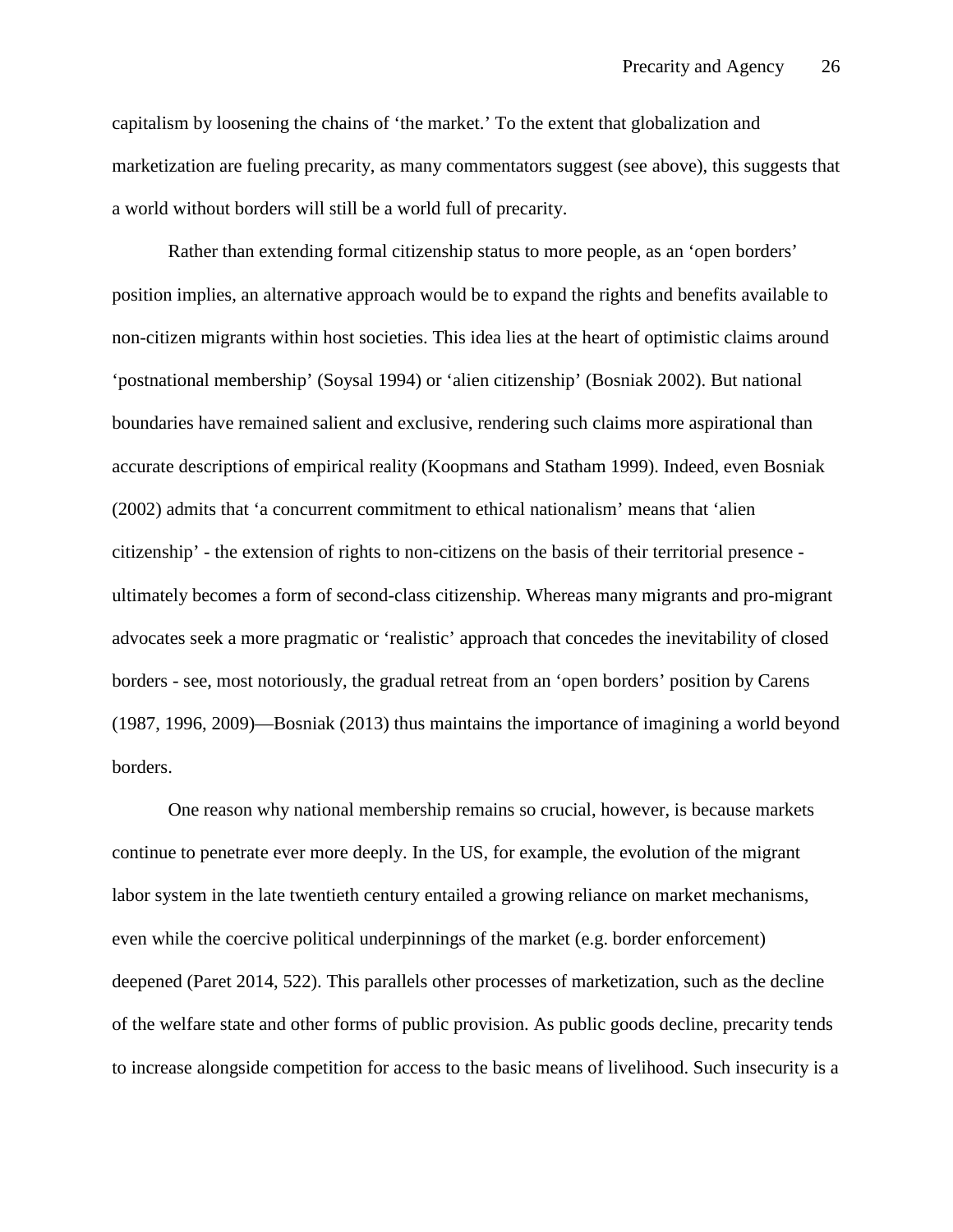breeding ground for anti-migrant nationalism, which may be used to cordon off and secure increasingly scarce resources. Rather than concentrating on national borders or national membership, this suggests the need for expanding the 'social' dimensions of citizenship, in opposition to market mechanisms (Somers 2008).

Rather than dismantling national borders, societal efforts to push back against the devastating effects of marketization—what Polanyi (1944) famously referred to as 'countermovements'—tend to be rooted in national contexts (see also: Dillard 2014). For Polanyi, such movements for social protection may take either a conservative or a progressive form. His analysis of the early twentieth century focused on the rise of fascism (conservative) and social democracy (progressive). But today, we may point to an opposition between a conservative, anti-migrant restrictionism, or a progressive push for various public goods and forms of social protection, such as health care, education, libraries and parks, and access to quality food. In the current moment, pro-migrant struggles tend to be focused, understandably, on opposing conservative restrictionism. But a focus on expanding the 'public' may better enable 'translation' (see above) across the citizen/non-citizen divide, and lead to a more transformative politics. This would essentially entail creating the commons that Anderson, Sharma, and Wright (2011) refer to, but within national boundaries.

We are unable to resolve the tensions between these various approaches to social change. Our goal here has simply been to present them, in the hope that it will be useful to scholars who are approaching the precarity-agency-migration nexus from a variety of theoretical, topical, and disciplinary vantage points. It thus fits with the broader goal of this special issue, which is to be generative, rather than definitive. Whether one is primarily concerned with precarity, agency, or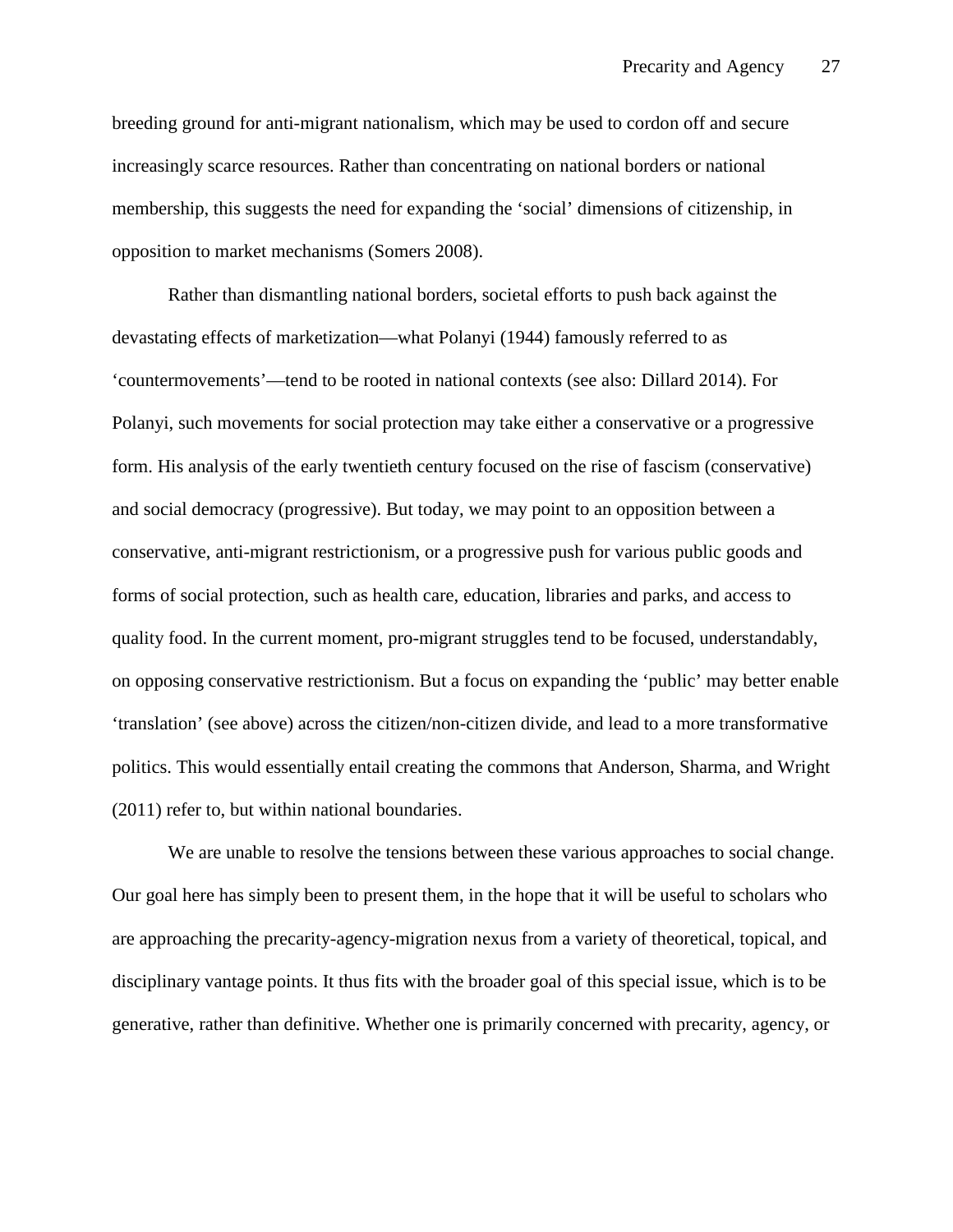migration, we suggest that a focus on their triangular relation poses useful questions that may lead to productive inquiry and critical scholarship. We could hardly ask for much more than that.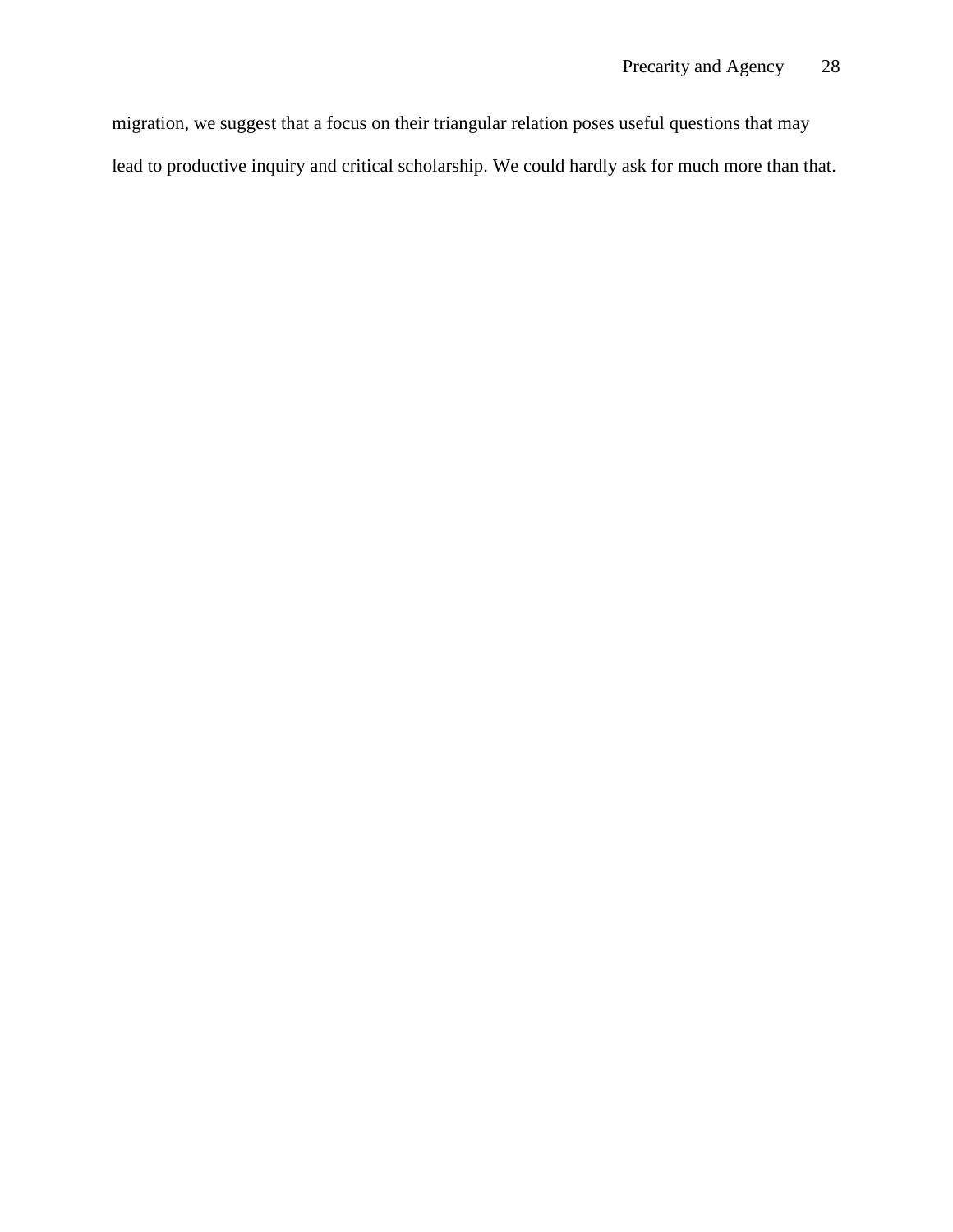Note

1. *Hoffman Plastics v. National Labor Relations Board,* 535 U.S. 137 (2002).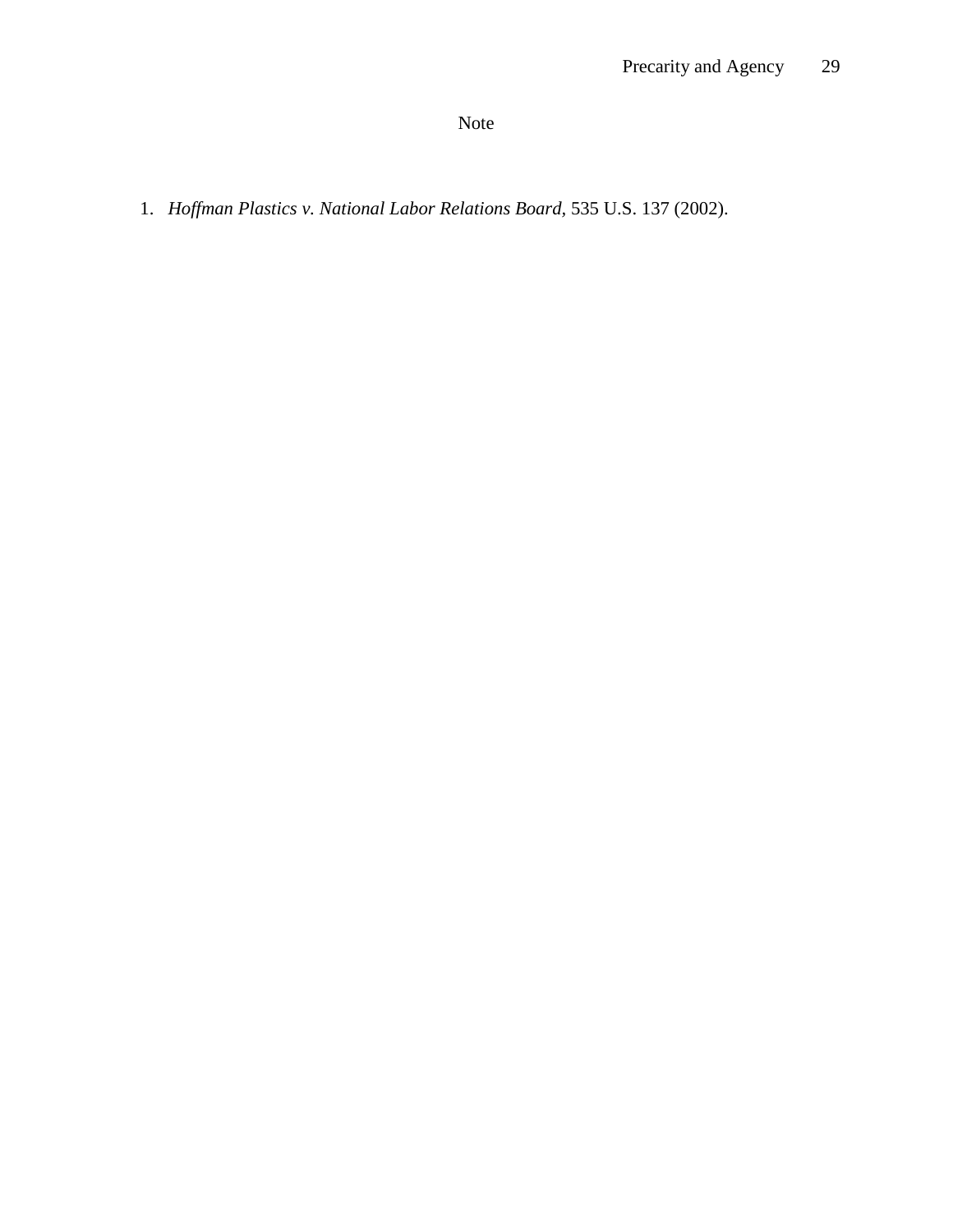

Figure 1

Figure 1. Mentions of 'precarity' in Google searches, 2004-2014. Source: Google Trends (https://www. google.com/trends/). Data downloaded on 22 January 2016.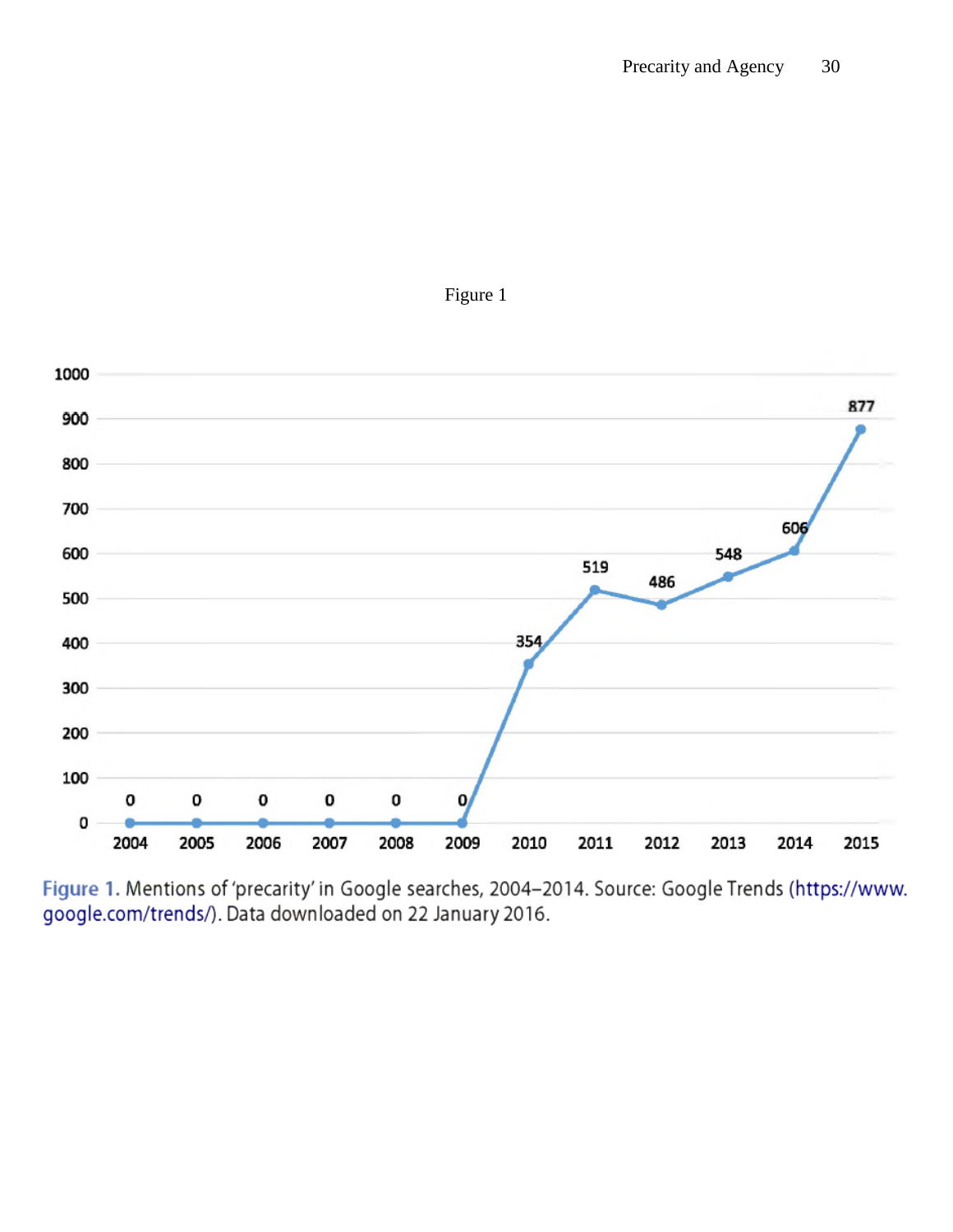# References

- Abrego, Leisy J. 2011. "Legal Consciousness of Undocumented Latinos: Fear and Stigma as Barriers to Claims Making for First and 1.5 Generation Immigrants." *Law & Society Review* 45 (2): 337-370.
- Abrego, Leisy. 2014. *Sacrificing Families: Navigating Laws, Labor, and Love Across Borders.*  Stanford, CA: Stanford University Press.
- Anderson, Bridget. 2010. "Migration, Immigration Controls and the Fashioning of Precarious Workers." *Work, Employment & Society* 24 (2): 300-317.
- Anderson, Bridget, Nandita Sharma, and Cynthia Wright. 2011. "Editorial: Why No Borders?" *Refuge: Canada's Journal on Refugees* 26 (2).

http://refuge.journals.yorku.ca/index.php/refuge/ article/view/32074.

- Ayon, David R. 2009. *Mobilizing Latino Immigrant Integration: From IRCA to the Ya Es Hora Citizenship Campaign, 1987-2007.* Washington, DC: Woodrow Wilson International Center for Scholars, Mexico Institute.
- Barreto, Matt A., Sylvia Manzano, Ricardo Ramirez, and Kathy Rim. 2009. "Mobilization, Participation, and Solidaridad Latino Participation in the 2006 Immigration Protest Rallies." *Urban Affairs Review* 44 (5): 736-764.

Bernhardt, Annette, Ruth Milkman, Nik Theodore, Douglas Heckathorn, Mirabai Auer, James DeFilippis, Ana Luz Gonzalez, et al. 2009. *Broken Laws, Unprotected Workers: Violations of Employment and Labor Laws in Americas Cities.* Center for Urban Economic Development, National Employment Law Project, and the UCLA Institute for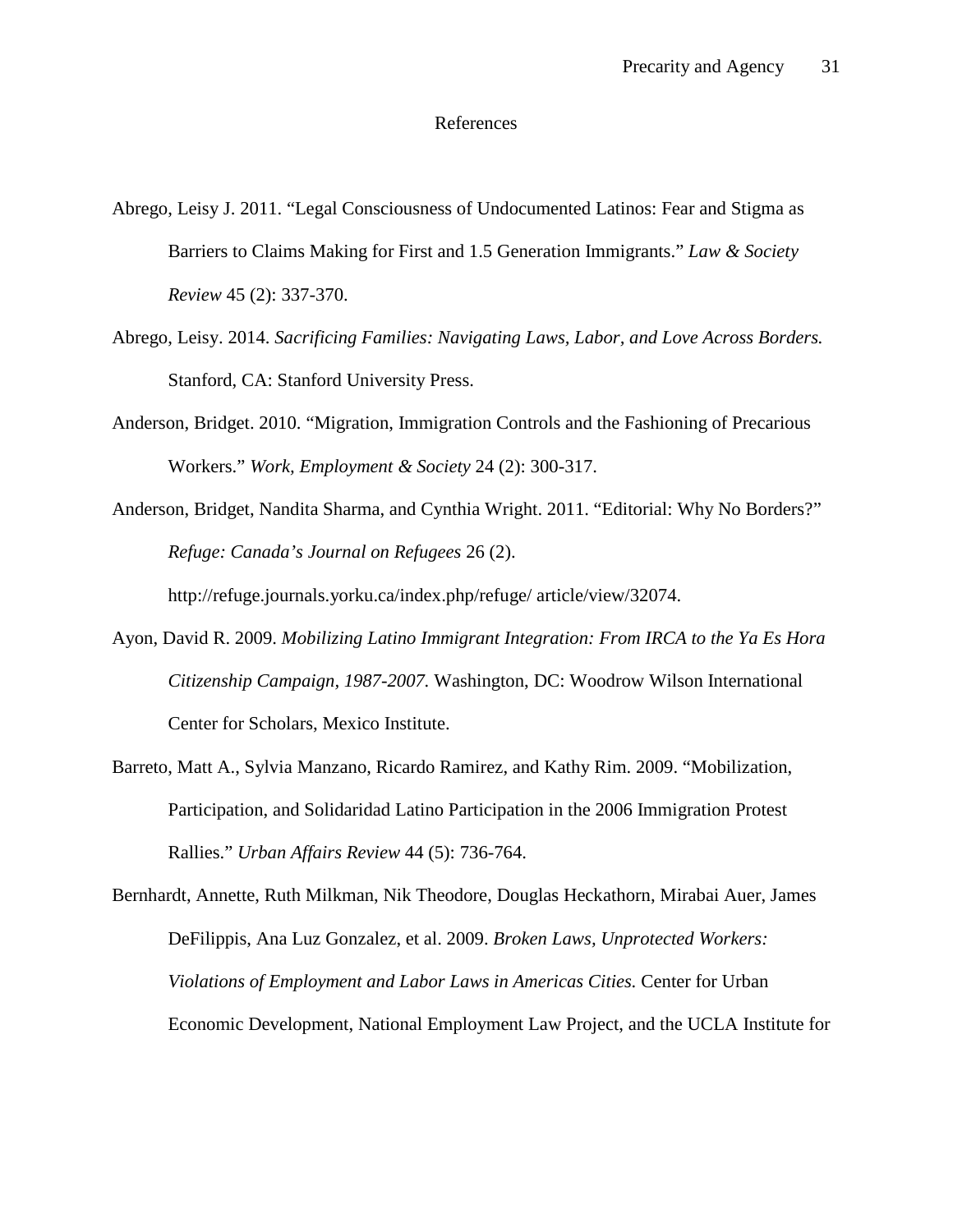Research on Labor and Employment. http://

nelp.3cdn.net/319982941a5496c741\_9qm6b92 kg.pdf.

- Bernhardt, Annette, Michael W. Spiller, and Diana Polson. 2013. "All Work and No Pay: Violations of Employment and Labor Laws in Chicago, Los Angeles and New York City." *Social Forces* 91 (3): 725-746.
- Bloemraad, Irene, and Shannon Gleeson. n.d. "Civic Stratification and Immigrant Integration: Organizational Inequalities in Silicon Valley."
- Bosniak, Linda. 2002. "Constitutional Citizenship Through the Prism of Alienage." *Ohio State Law Journal* 63 (5): 1285-1285.
- Bosniak, Linda. 2013. "Arguing for Amnesty." *Law, Culture and the Humanities* 9 (3): 432-42.

Burawoy, Michael. 2015. "Facing an Unequal World." *Current Sociology* 63 (1): 5-34.

- Butler, Judith. 2006. *Precarious Life: The Powers of Mourning and Violence.* London: Verso.
- Carens, Joseph H. 1987. "Aliens and Citizens: The Case for Open Borders." *The Review of Politics* 49 (2): 251-273.
- Carens, Joseph H. 1996. "Realistic and Idealistic Approaches to the Ethics of Migration." *International Migration Review* 30 (1): 156-170. doi:10.2307/2547465.
- Carens, Joseph H. 2009. "The Case for Amnesty: Time Erodes the State's Right to Deport." *Boston Review* May/June. http://bostonreview.net/BR34.3/carens.php.
- Chun, Jennifer Jihye. 2009. *Organizing at the Margins: The Symbolic Politics of Labor in South Korea and the United States.* Ithaca, NY: Cornell University Press.
- Compa, Lance. 2015. "Careful What You Wish For A Critical Appraisal of Proposals to Rebuild the Labor Movement." *New Labor Forum* 24: 11-16.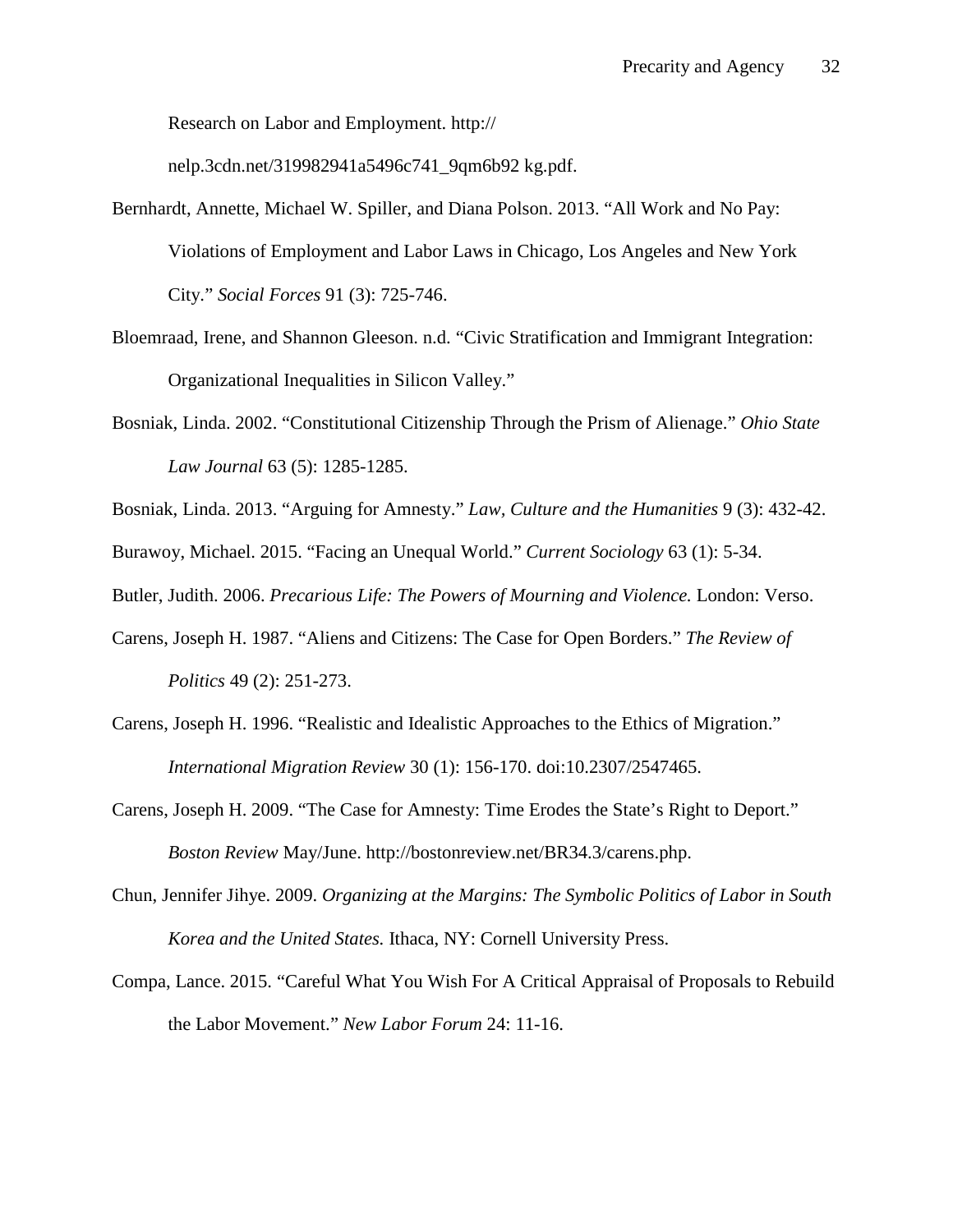De Genova, Nicholas. 2010. "The Deportation Regime: Sovereignty, Space, and the Freedom of Movement." In *The Deportation Regime: Sovereignty, Space, and the Freedom of Movement,* edited by Nicholas De Genova and Nathalie Peutz, 33-65. Durham, NC: Duke University Press.

- de Graauw, Els. 2016. *Making Immigrant Rights Real: Nonprofits and the Politics of Integration in San Francisco.* Ithaca, NY: Cornell University Press.
- de Graauw, Els, Shannon Gleeson, and Irene Bloemraad. 2013. "Funding Immigrant Organizations: Suburban Free Riding and Local Civic Presence." *American Journal of Sociology* 119 (1): 75-130.
- DeSipio, Louis. 2011. "Drawing New Lines in the Sand: Evaluating the Failure of Immigration Reforms from 2006 to the Beginning of the Obama Administration." In *Rallying for Immigrant Rights,* edited by Kim Voss and Irene Bloemraad, 215-232. Berkeley: University of California Press.
- Dillard, Maria K. 2014. "Movement/Countermovement Dynamics." In *The Wiley-Blackwell Encyclopedia of Social and Political Movements*, edited by David A. Snow, Donatella Della, Porta Bert Klandermans, and Doug McAdam, 1: 1-4. Hoboken, NJ.
- Eigen, Zev J., Camille Gear Rich, and Charlotte Alexander. Forthcoming. "Post Racial Hydraulics: The Role of the Fair Labor Standards Act in the Repackaging of Workplace Race and Sex Discrimination Claims." *New York University Law Review.*  http://papers.ssrn.com/sol3/papers.cfmiabstract\_id=2568135.
- Ettlinger, Nancy. 2007. "Precarity Unbound." *Alternatives: Global, Local, Political* 32 (3): 319- 340.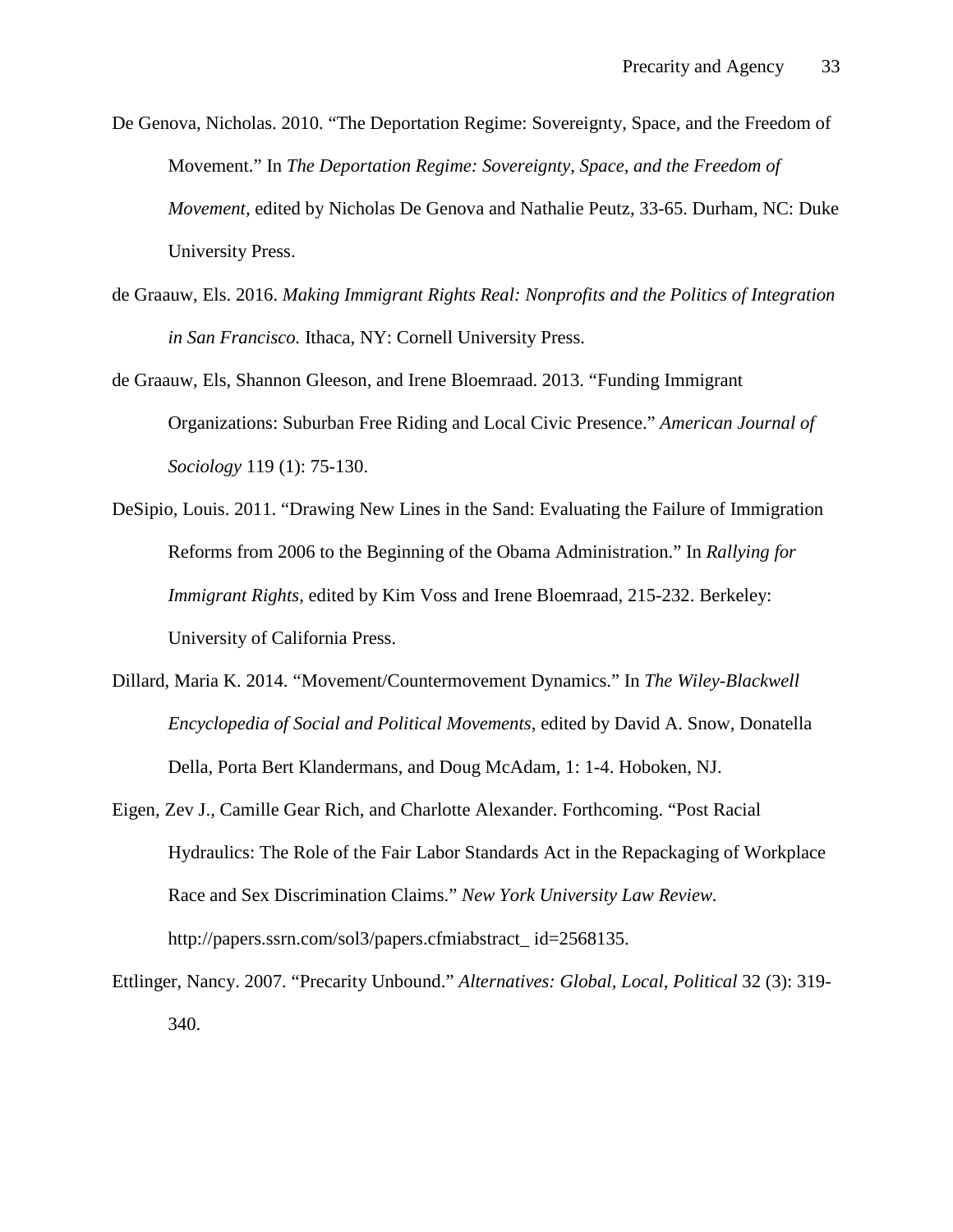- Evans, Thayer. 2008. "160 Arrested in Immigration Raid at a Houston Plant." *New York Times.*  http:// www.nytimes.com/2008/06/26/us/26raid.html.
- Fantasia, Rick, and Kim Voss. 2004. *Hard Work: Remaking the American Labor Movement.*  Berkeley: University of California Press.
- Fine, Janice. 2006. *Worker Centers: Organizing Communities at the Edge of the Dream.* Ithaca, NY: ILR Press.
- Foti, Alex. 2005. "MAYDAY MAYDAY! Euro Flex Workers, Time to Get a Move On," April. http:// eipcp.net/transversal/0704/foti/en.
- Freeman, Richard B. 2008. "The New Global Labor Market." *Focus* 26 (1): 1-6.
- Gleeson, Shannon. 2010. "Labor Rights for All? The Role of Undocumented Immigrant Status for Worker Claims-Making." *Law and Social Inquiry* 35 (3): 561-602.
- Gleeson, Shannon. 2012. "Leveraging Health Capital at the Workplace: An Examination of Health Reporting Behavior among Latino Immigrant Restaurant Workers in the United States." *Social Science & Medicine* 75 (12): 2291-2298.
- Gleeson, Shannon. Forthcoming. *Precarious Claims: The Promise and Failure of Workplace Protections in the United States.* Oakland, CA: University of California Press.
- Gleeson, Shannon, and Roberto Gonzales. 2012. "When Do Papers Matter? An Institutional Analysis of Undocumented Life in the United States." *International Migration* 50 (4): 1- 19.
- Gomberg-Munoz, Ruth. 2011. *Labor and Legality: An Ethnography of a Mexican Immigrant Network.* New York: Oxford University Press.
- Gramsci, Antonio. 1971. *Selections from the Prison Notebooks.* Edited by Quintin Hoare and Geoffrey Nowell Smith. New York: International.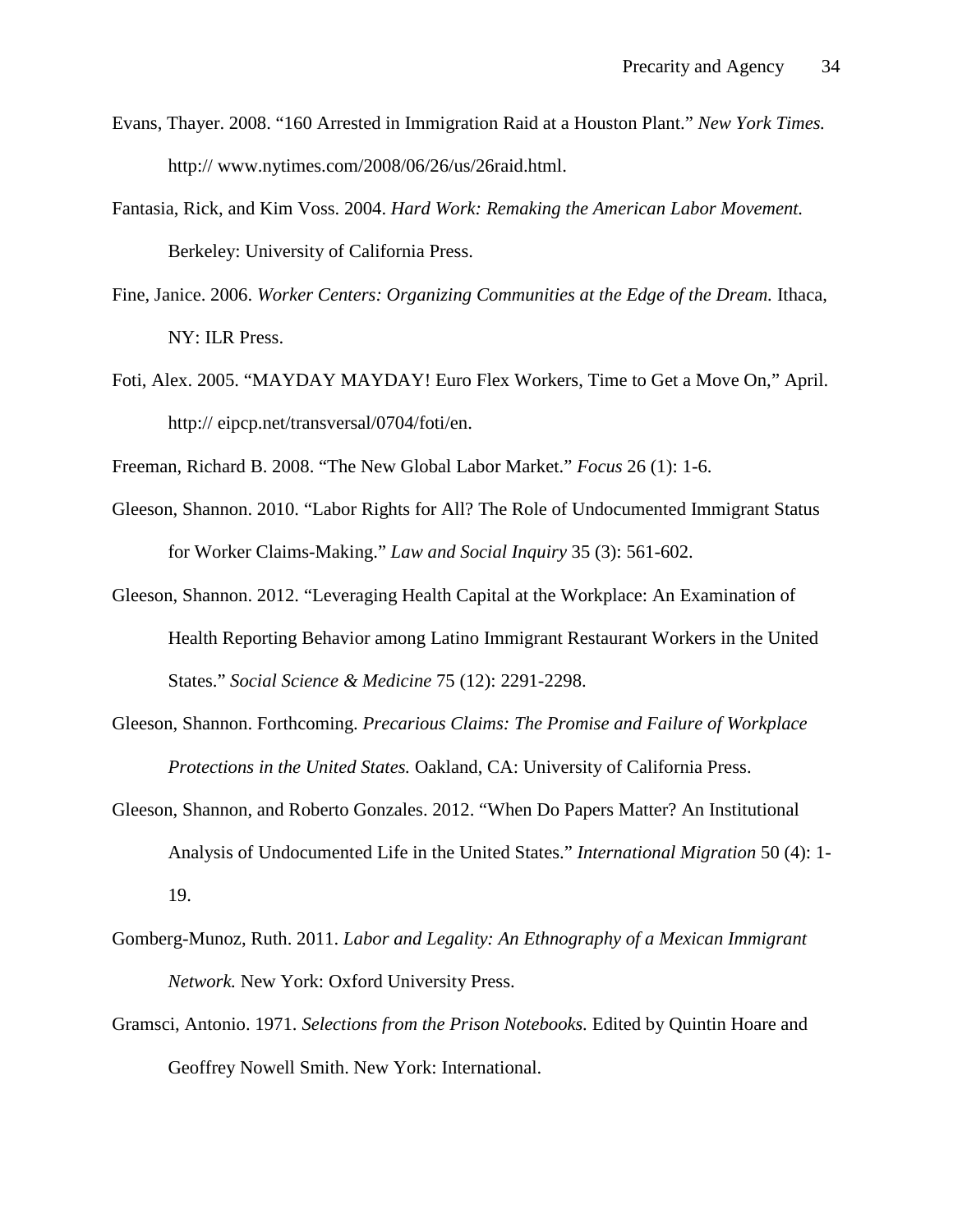Hardt, Michael, and Antonio Negri. 2000. *Empire.* Cambridge, MA: Harvard University Press.

- Harris, Kevan, and Ben Scully. 2015. "A Hidden Counter-Movement? Precarity, Politics, and Social Protection Before and Beyond the Neoliberal Era." *Theory and Society* 44 (5): 415-444.
- Hellman, Judith Adler. 2008. *The World of Mexican Migrants: The Rock and the Hard Place.*  New York: New Press.
- Hirsch, Barry T., and David A. Macpherson. 2015. "Union Membership and Coverage Database from the CPS." Georgia State University and Trinity University. http://www.unionstats.com/.
- Kalleberg, Arne L. 2009. "Precarious Work, Insecure Workers: Employment Relations in Transition." *American Sociological Review* 74 (1): 1-22.

Kim, E. Tammy. 2015. "Organizing the Unorganizable." *Dissent* 62 (2): 59-64.

- Koopmans, Ruud, and Paul Statham. 1999. "Challenging the Liberal Nation-State? Postnationalism, Multiculturalism, and the Collective Claims-Making of Migrants and Ethnic Minorities in Britain and Germany." *American Journal of Sociology* 105 (3): 652- 696.
- Lichtenstein, Nelson. 2002. *State of the Union: A Century of American Labor.* Princeton: Princeton University Press.
- Martinez, Lisa M. 2005. "Yes We Can: Latino Participation in Unconventional Politics." *Social Forces* 84 (1): 135-155.
- Martinez, Lisa. 2008. "The Individual and Contextual Determinants of Protest Among Latinos." *Mobilization: An International Quarterly* 13 (2): 189-204. doi:10.17813/maiq.13.2.l87847600718hjg7.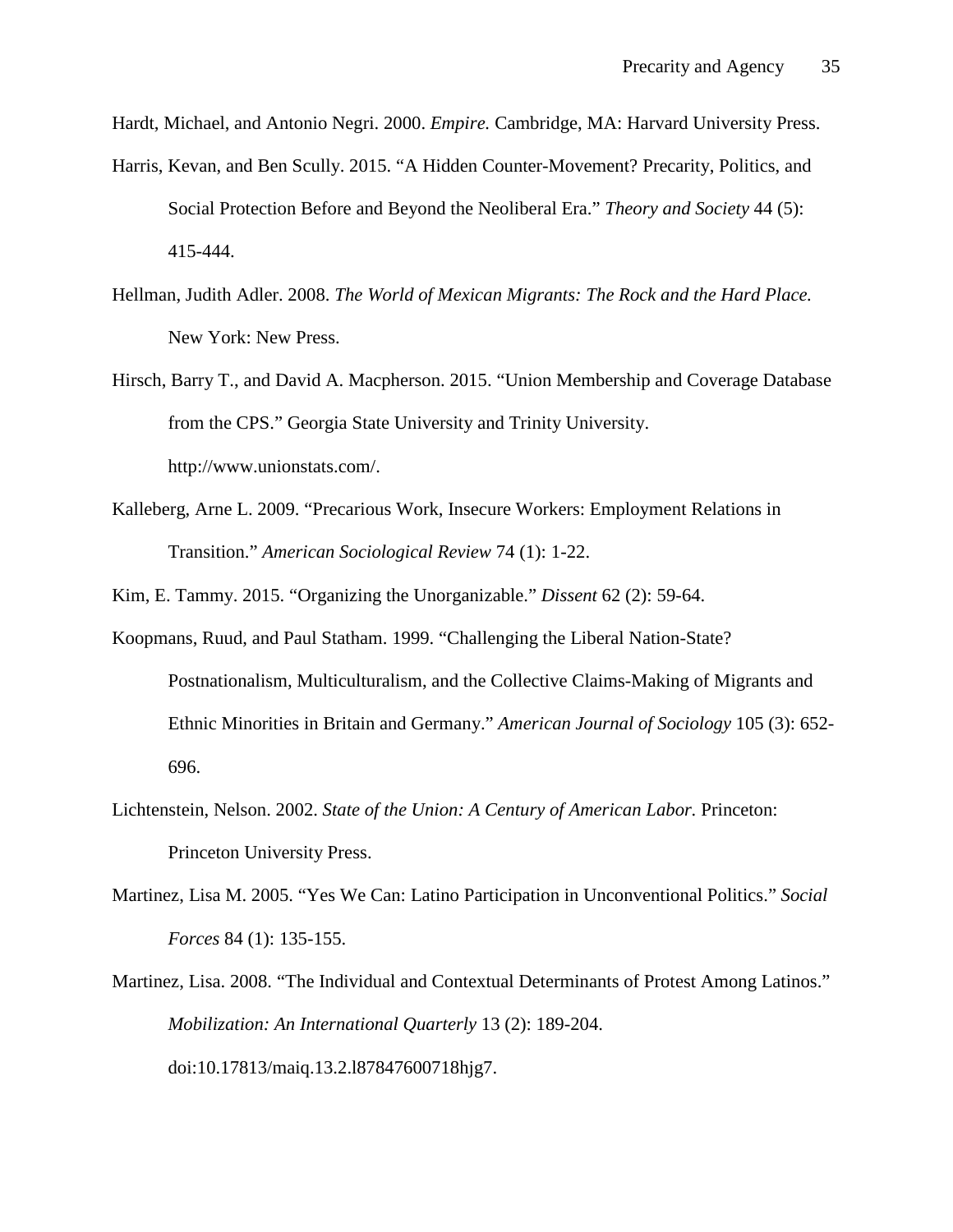- Massey, Douglas S. 1999a. "International Migration at the Dawn of the Twenty-First Century: The Role of the State." *Population and Development Review* 25 (2): 303-322.
- Massey, Douglas S. 1999b. "Why Does Immigration Occur? A Theoretical Synthesis." In *The Handbook of International Migration: The American Experience,* edited by Charles Hirschman, Philip Kasinitz and Josh DeWind, 34-52. New York: Russell Sage Foundation.
- Menjivar, Cecilia, and Daniel Kanstroom. 2013. *Constructing Immigrant 'Illegality': Critiques, Experiences, and Responses.* New York: Cambridge University Press.
- Meyers, Eytan. 2000. "Theories of International Immigration Policy: A Comparative Analysis." *International Migration Review* 34 (4): 1245-1282.
- Milkman, Ruth. 2006. *L.A. Story: Immigrant Workers and the Future of the U.S. Labor Movement.* New York: Russell Sage Foundation Press.
- Milkman, Ruth. 2007. "Critical Mass: Latino Labor and Politics in California." *NACLA.*  https://nacla.org/article/critical-mass-latino-labor-and-politics-california.
- Milkman, Ruth. 2014. "Millennial Movements: Occupy Wall Street and the Dreamers." *Dissent*  61 (3): 55-59.
- Milkman, Ruth, and Ed Ott. 2014. *New Labor in New York: Precarious Workers and the Future of the Labor Movement.* Ithaca, NY: Cornell University Press.
- Milkman, Ruth, Ana Luz Gonzalez, and Peter Ikeler. 2012. "Wage and Hour Violations in Urban Labour Markets: A Comparison of Los Angeles, New York and Chicago." *Industrial Relations Journal* 43 (5): 378-398.
- Munck, Ronaldo. 2013. "The Precariat: A View from the South." *Third World Quarterly* 34 (5): 747-762.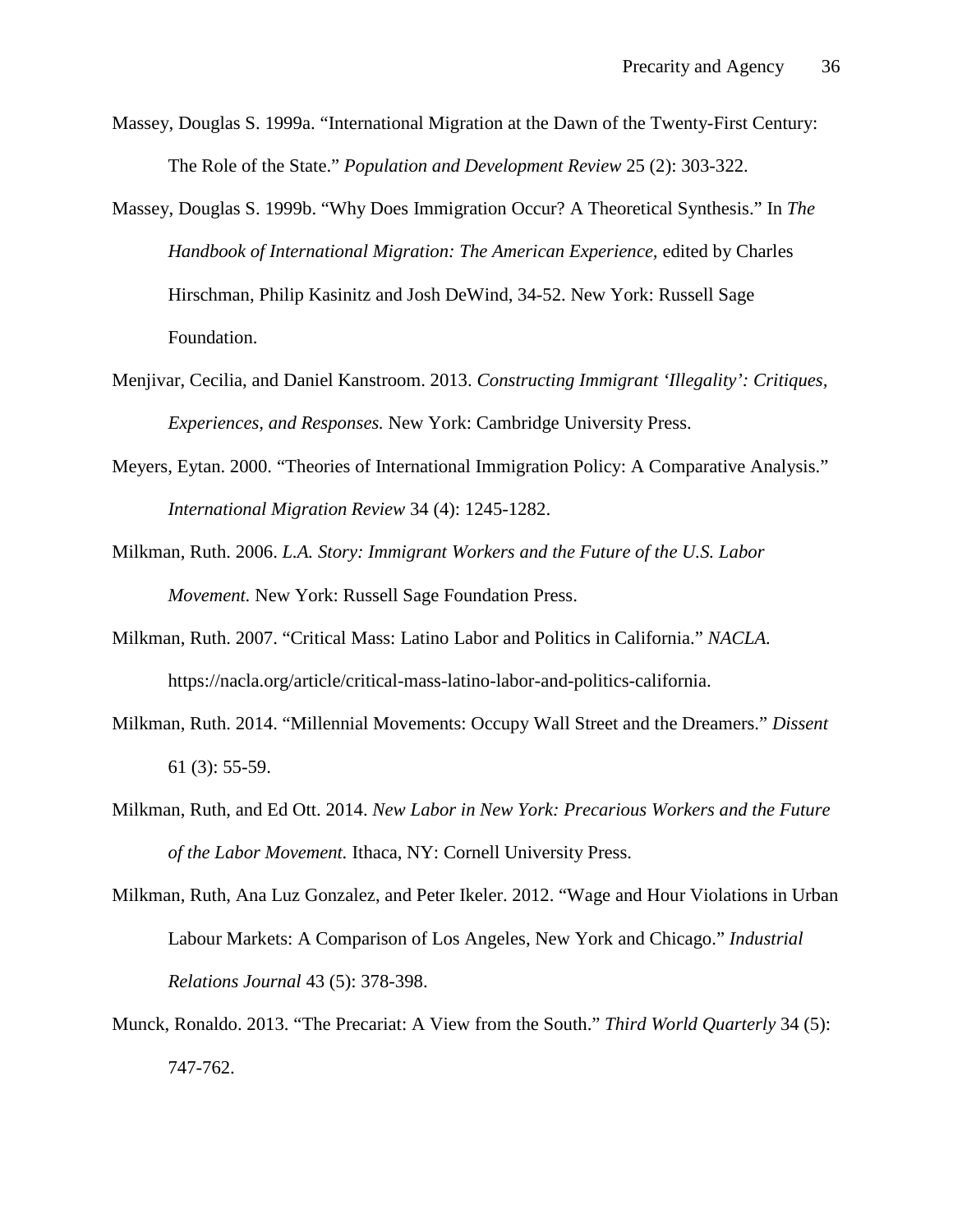- Naples, Nancy. 2012. *Community Activism and Feminist Politics: Organizing Across Race, Class, and Gender*. New York: Routledge.
- Neilson, Brett, and Ned Rossiter. 2008. "Precarity as a Political Concept, Or, Fordism as Exception." *Theory, Culture & Society* 25 (7-8): 51-72.
- Nicholls, Walter. 2013. *The DREAMers: How the Undocumented Youth Movement Transformed the Immigrant Rights Debate.* Stanford, CA: Stanford University Press.

O'Donnell, Mike. 2010. *Structure and Agency.* Los Angeles, CA: Sage.

- Pallares, Amalia, and Nilda Flores-Gonzalez. 2010. *jMarcha! Latino Chicago and the Immigrant Rights Movement.* Champaign: University of Illinois.
- Paret, Marcel. 2014. "Legality and Exploitation: Immigration Enforcement and the US Migrant Labor System." *Latino Studies* 12 (4): 503-526.
- Paret, Marcel. 2015. "Apartheid Policing: Examining the US Migrant Labour System Through a South African Lens." *Citizenship Studies* 19 (3-4): 317-334. doi:10.1080/13621025.2015.1006178.
- Paret, Marcel. 2016a. "Politics of Agency and Solidarity in the Context of Precarity." *Global Labor Journal* 7(2).
- Paret, Marcel. 2016b. "Precarious Class Formations in the United States and South Africa." *International Labor and Working Class History* 89.
- Perea, Juan F. 2011. "The Echoes of Slavery: Recognizing the Racist Origins of the Agricultural and Domestic Worker Exclusion from the National Labor Relations Act." *Ohio State Law Journal* 72: 95-138.
- Polanyi, Karl. 1944. *The Great Transformation: The Political and Economic Origins of Our Time.* Boston, MA: Beacon Press.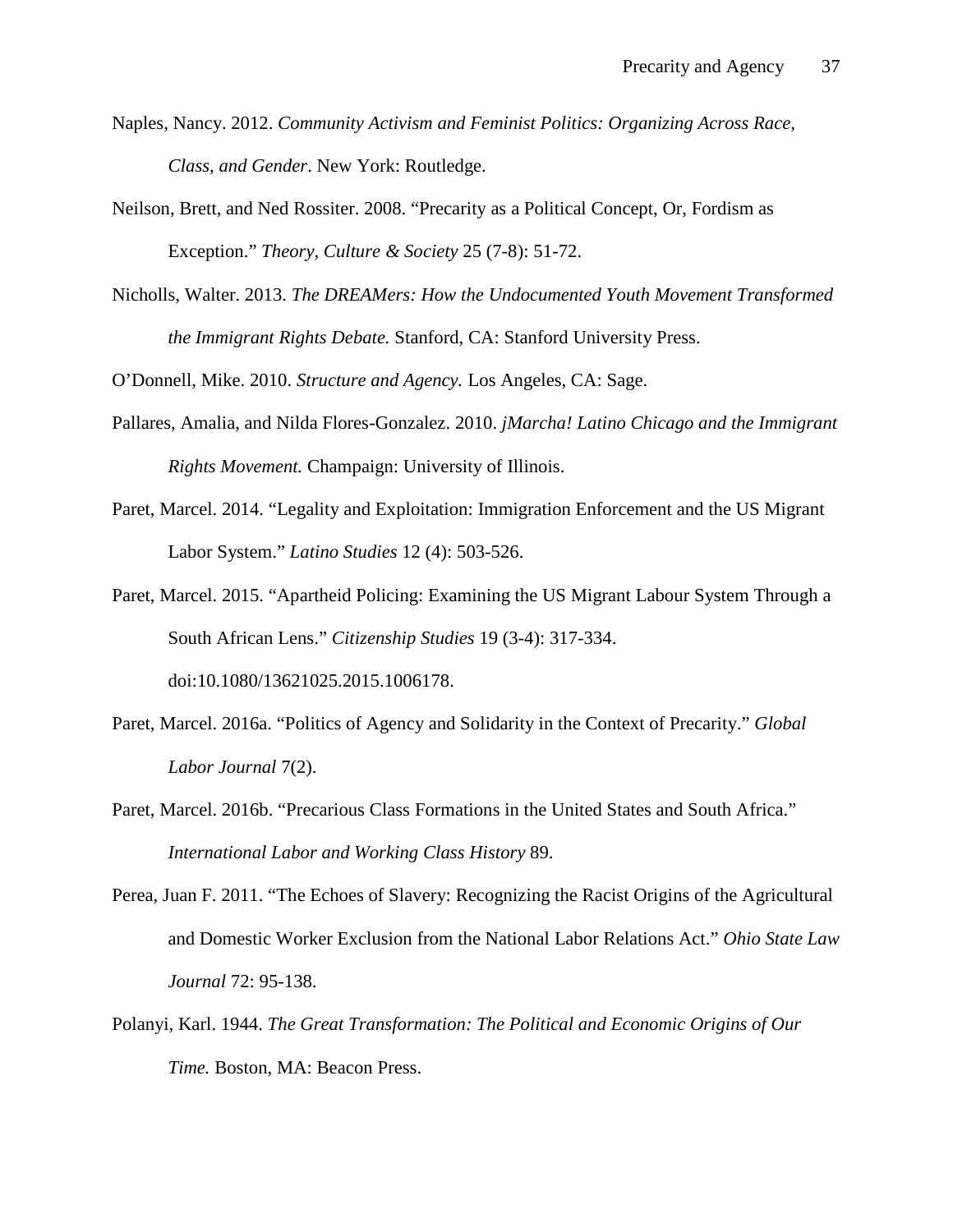- Portes, Alejandro, and Ruben G. Rumbaut. 2006. *Immigrant America: A Portrait.* 3rd ed. Berkeley, CA: University of California Press.
- Ramakrishnan, S. Karthick, and Irene Bloemraad. 2008. *Civic Hopes and Political Realities: Immigrants, Community Organizations, and Political Engagement.* New York: Russell Sage Foundation.
- Rodriguez, Nestor. 2004. "'Workers Wanted': Employer Recruitment of Immigrant Labor." *Work and Occupations* 31 (4): 453-473.
- Rosales, Rocio. 2014. "Stagnant Immigrant Social Networks and Cycles of Exploitation." *Ethnic and Racial Studies* 37 (14): 2564-2579.
- Roseberry, William. 1994. "Hegemony and the Language of Contention." In *Everyday Forms of State Formation: Revolution and the Negotiation of Rule in Modern Mexico,* edited by Gilbert M. Joseph and Daniel Nugent, 355-366. Durham, NC: Duke University Press.
- Sassen, Saskia. 2014. *Expulsions: Brutality and Complexity in the Global Economy*. Cambridge, MA: Harvard University Press.
- Somers, Margaret R. 2008. *Genealogies of Citizenship: Markets, Statelessness and the Right to Have Rights.* Cambridge: Cambridge University Press.
- Soysal, Yasemin N. 1994. *Limits of Citizenship: Migrants and Postnational Membership in Europe.* Chicago, IL: University of Chicago Press.
- Standing, Guy. 2011. *The Precariat: The New Dangerous Class.* London: Bloomsbury Academic.
- Standing, Guy. 2014. *A Precariat Charter: From Denizens to Citizens.* London: Bloomsbury Academic.